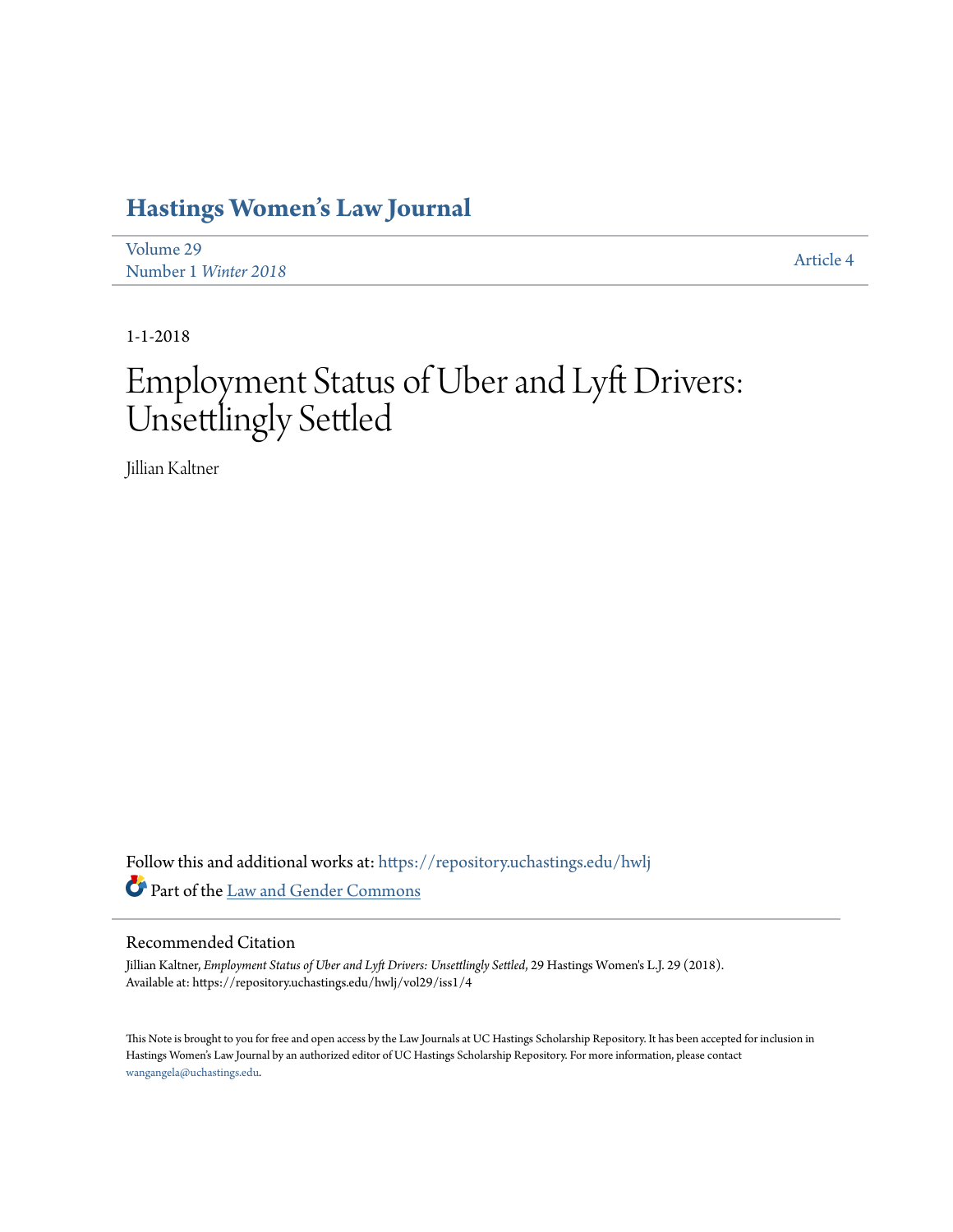# Employment Status of Uber and Lyft Drivers: Unsettlingly Settled

# Jillian Kaltner\*

## ABSTRACT

Uber and Lyft drivers are part of a vast pool of workers in the new economy who exist in the legal grey area between independent contractors and employees. Because these workers are currently classified as independent contractors, they are without the protections and benefits that are guaranteed to employees. Instead, these drivers are saddled with significant work risks including: no minimum wage or overtime pay, no Title VII protections from workplace discrimination, and no access to social insurances like unemployment insurance and disability pay. Some scholars have called for the creation of a third intermediary category between employee and independent contractor to classify workers in the gigeconomy. In this 'independent worker' category, workers would be treated in part as employees and in part as independent contractors. However, this idea has been largely criticized by scholars who argue that the answer to the uncertainties between independent contractor and employee is not to create more blurry-lined categories.

This article will discuss the precarity of the modern independent contractor Uber or Lyft driver. Next, I will argue that the answer to the employment status of Uber and Lyft drivers is an equitable application of the widely accepted Economic Realities Test. Through this test it is clear that the drivers, and other gig-economy workers like them, are in danger of being misclassified as independent contractors. Finally, I will conclude that while there has been much ongoing litigation regarding the employment status of these drivers, given supplemental litigation regarding arbitration agreements like the ones used by Uber and Lyft, and the current political climate it is unlikely that the drivers will see a change in their employment status anytime soon.

HASTINGS WOMEN'S LAW JOURNAL 29

<sup>\*</sup>J.D. Candidate, 2018, University of California Hastings College of the Law; Executive Editor, *Hastings Women's Law Journal*; Board Member, Moot Court. Thank you to Professor Veena Dubal for her dedication to the fight for workplace justice and her mentorship throughout law school.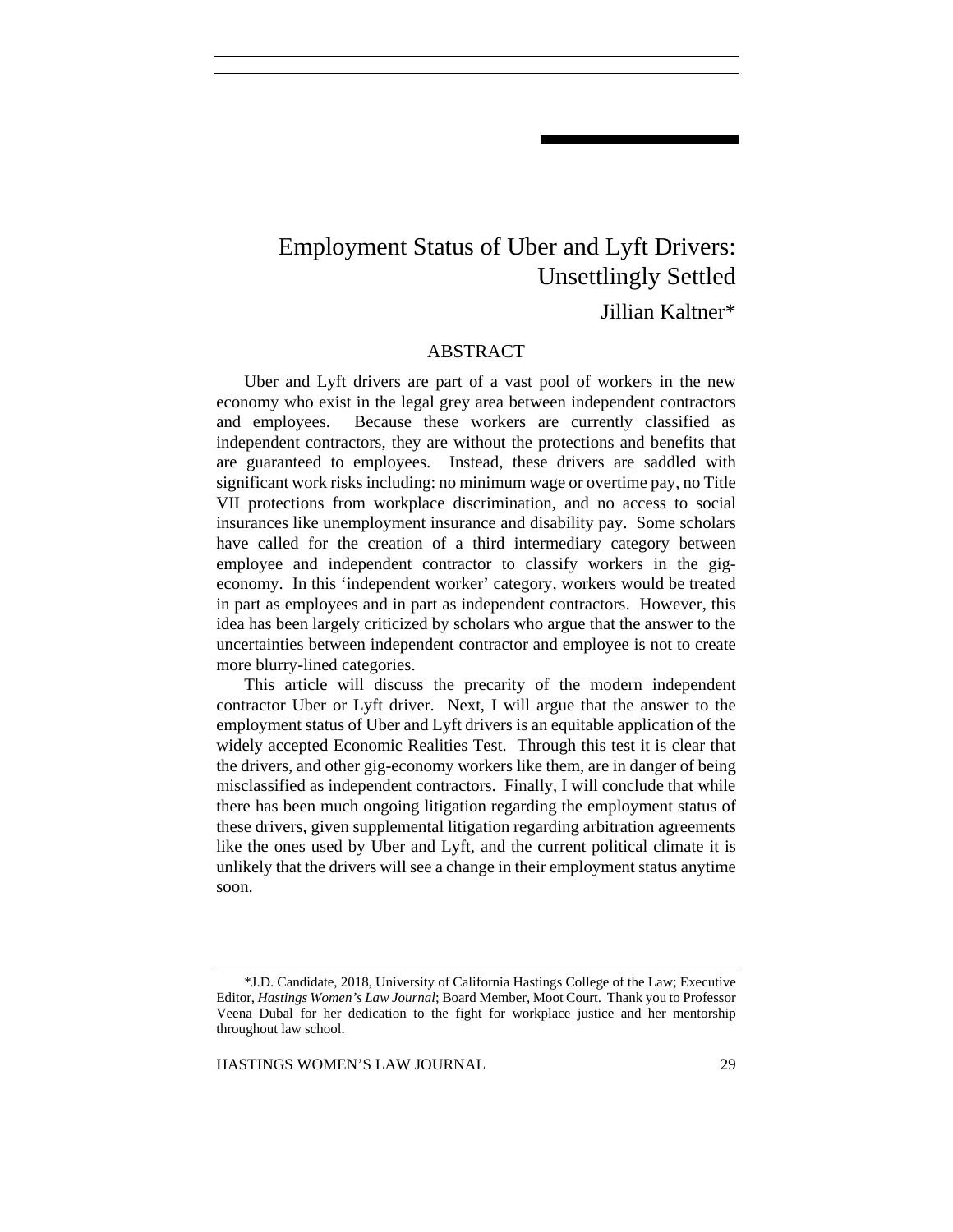#### I. INTRODUCTION

As of August 2016, there are seventy pending federal lawsuits against Uber and even more in state courts.<sup>1</sup> The suits range from price fixing, to  $accessibility$  issues, to general safety and liability claims.<sup>2</sup> However, the most significant of these claims are by drivers who fervently insist that they are being misclassified as independent contractors instead of employees. As a result of their status as independent contractors, the drivers are being denied employment benefits guaranteed to them by law including: minimum wage, protection against workplace discrimination under Title VII, and social insurances like unemployment insurance and disability pay. $3$  Lyft, Uber's main competitor, has faced similar challenges over their drivers' employment status.<sup>4</sup> Many legal scholars argue that these ride-share drivers have a strong legal claim over the alleged misclassification, however drivers have faced significant roadblocks to becoming employees.

Shannon Liss-Riordan has spearheaded two of the most recent class action lawsuits over employment status against Uber and Lyft. Liss-Riordan's suit against Uber took over three years and contained 385,000 drivers from both Massachusetts and California who sought to be classified as employees.<sup>5</sup> However despite her work, Liss-Riordan drew criticism for agreeing to a \$100- million settlement that included minor policy changes from Uber, but did not include changing drivers' employment status.<sup>6</sup> District Judge Edward M. Chen rejected the settlement, stating that if the case did in fact go to trial and the drivers were found to be misclassified employees, the damages could be more than \$1 billion.<sup>7</sup> The judge in Liss-Riordan's lawsuit against Lyft just recently approved a \$27-million settlement which would be dispersed between a growing class of Lyft drivers that is currently upwards of  $95,000$ .<sup>8</sup> However, still the settlement does not answer the question of employee status. $9$  In response to criticism, Liss-

 <sup>1.</sup> Heather Kelly, *Uber's Never-Ending Stream of Lawsuits*, CNN (Aug. 11, 2016, 10:30 AM), http://money.cnn.com/2016/08/11/technology/uber-lawsuits/.

<sup>2</sup>*. Id.* 

 <sup>3.</sup> Biz Carson, *This Lawyer Fought for FedEx Drivers and Strippers. Now She's Standing up for Uber Drivers*, BUSINESS INSIDER: TECH INSIDER (May, 27, 2015, 4:26 PM), http:// www.businessinsider.com/shannon-liss-riordan-the-lawyer-behind-ubers-lawsuit-2015-5.

<sup>4</sup>*. See* Samantha Masunga, *Judge Gives Final Approval of \$27- Million Settlement in Lyft Class-Action Lawsuit*, L.A. TIMES (Mar. 17, 2017, 9:55 AM), http://www.latimes.com/ business/la-fi-lyft-settlement-20170317-story.html.

 <sup>5.</sup> Robert Mclean, *Uber Will Pay Up to \$100 Million to Settle Labor Suits*, CNN (Apr. 22, 2016, 2:34 AM), http://money.cnn.com/2016/04/22/technology/uber-drivers-laborsettlement/index.html?iid=H\_BN\_News.

 <sup>6.</sup> Uber's policy change was allowing drivers to display signs in their cars requesting tips. Chris Isidore, *Judge Rejects \$100 Million Settlement Between Uber and Drivers,* CNN (Aug. 19, 2016, 9:29 AM), http://money.cnn.com/2016/08/19/technology/uber-drivers-class-actionsettlement/.

<sup>7</sup>*. Id.* 

 <sup>8.</sup> Masunga, *supra* note 4, at 1.

<sup>9</sup>*. Id.*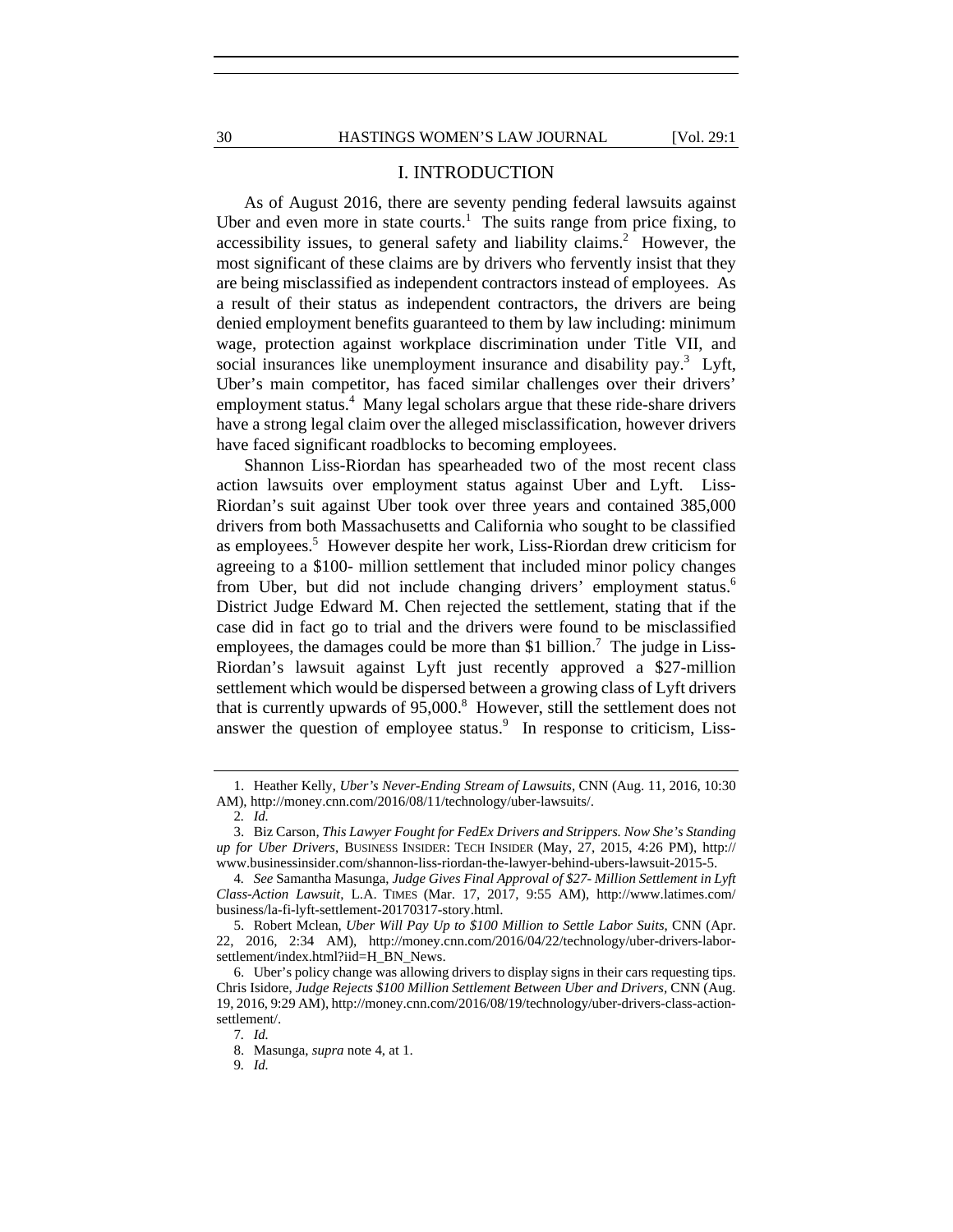Riordan has argued that if these cases were to go to trial, it is unclear if juries would respond favorably to drivers' quest for employee status.<sup>10</sup>

Liss-Riordan's fear of uncertainty if these lawsuits were to proceed to a jury trial is not unfounded. The line between employee and independent contractor is a particularly unclear one, which has been increasingly blurred by the prolific growth of the gig-economy.<sup>11</sup> Adding to the uncertainty is the fact that there is no one test that is used to determine employee status.<sup>12</sup> The most prominent current employment status tests are the Common Law Agency test, the Economic Realities Test, and the ABC test.<sup>13</sup> The Common Law Agency test focuses on the alleged employers exercise of control over the "manner and means" of a worker's job.  $14$  The ABC test looks at three factors: "(1) whether the worker is free from direction or control, (2) whether the worker performs the work off the premises of the business, and (3) whether the worker is engaged in a 'customarily' independent trade."<sup>15</sup> Finally, the Economic Realities, test which is endorsed by the U.S. Department of Labor, $16$  considers both control and the workers economic dependence on the alleged employer.<sup>17</sup>

Despite best intentions, Liss-Riordan's settlements might have had an unintended stagnating effect on the fight to become employees. As will be discussed in the final section of this paper, given the current political climate and other ongoing litigation regarding arbitration agreements, unfortunately for Lyft and Uber drivers their current status as independent contractors appears settled.

<sup>10</sup>*.* Masunga, *supra* note 4, at 1.

<sup>11</sup>*. See,* V. B. Dubal, *Wage Slave or Entrepreneur?: Contesting the Dualism of Legal Worker Identities*, 105:101 CALIF. L. REV. 101, 103 (2017) (challenging the duality of the worker classification in employment law).

 <sup>12.</sup> For an in-depth description of when and how workers became categorized into employees and independent contractors for the purposes of employment regulation, see *Id.*  Part I.

 <sup>13.</sup> Dubal, *supra* note 11, at 108.

<sup>14</sup>*. Id.*

<sup>15</sup>*. Id.*

 <sup>16.</sup> U.S DEP'T OF LABOR, ADMINISTRATOR'S INTERPRETATION NO. 201501: THE APPLICATION OF THE FAIR LABOR STANDARDS ACT'S "SUFFER OR PERMIT" STANDARD IN THE IDENTIFICATION OF EMPLOYEES WHO ARE MISCLASSIFIED AS INDEPENDENT CONTRACTORS (2015), https://www.blr.com/html\_email/AI2015-1.pdf.

 <sup>17.</sup> Dubal, *supra* note 11, at 108.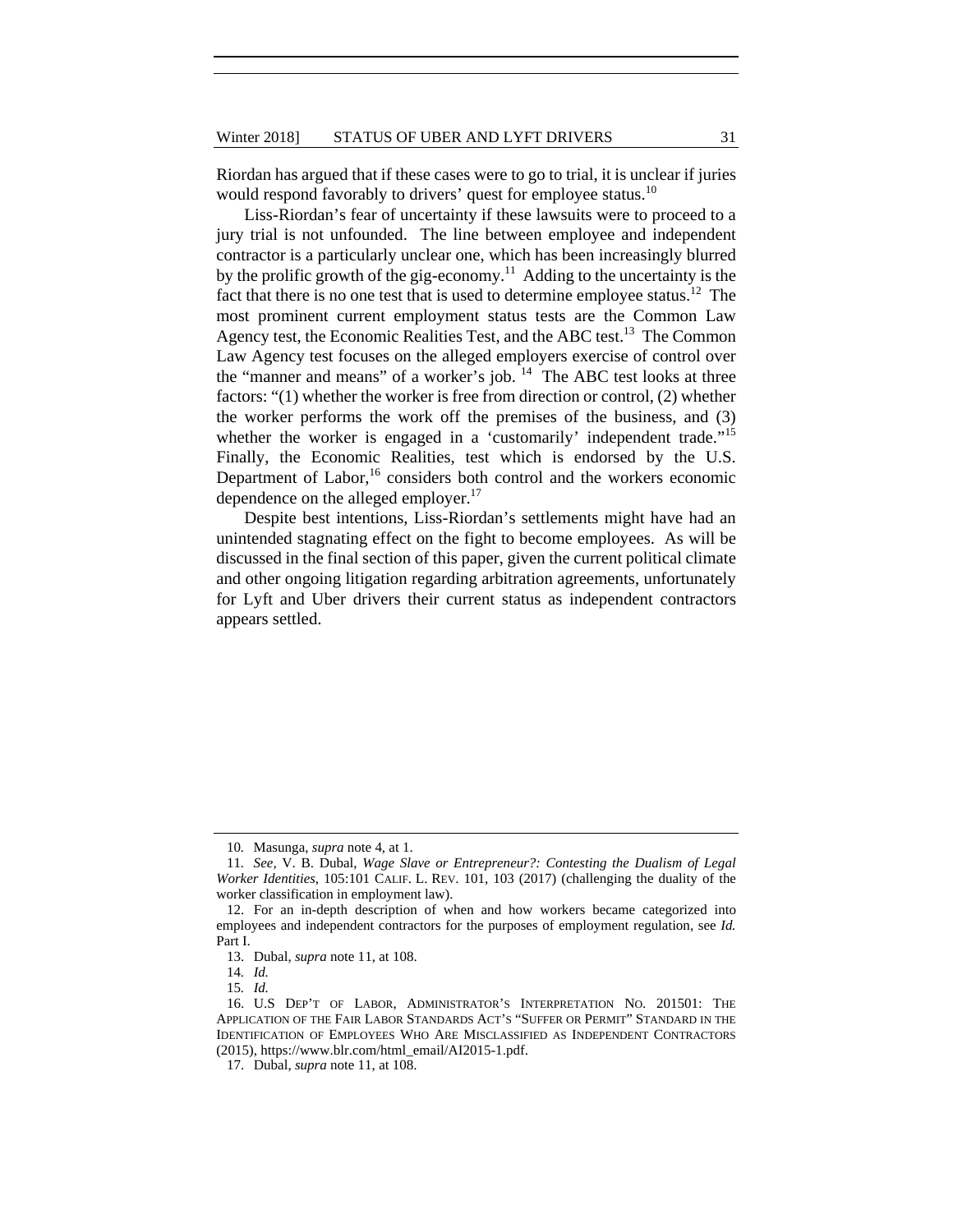# II. DANGERS OF DRIVERS' CURRENT EMPLOYMENT STATUS

## A. RATE FIXING AND NO MINIMUM WAGE

Lyft and Uber drivers do not receive minimum wage as guaranteed to employees by the FLSA.<sup>18</sup> The two companies opt instead for a rate fixing model, in which the company sets the rates for how much each ride will  $\cot^{19}$  Rate fixing combined with a lack of minimum wage protections is a dangerous model that often makes wage fluctuation the norm for drivers.<sup>20</sup>

Uber's website touts that, in short, Uber drivers<sup>21</sup> can earn "as much as [they] want."<sup>22</sup> However, further investigation into the pricing model shows a far more complicated algorithm for how much a driver can make "((base fare  $+$  time rate  $+$  distance rate)\* surge multiplier)–Uber fee  $+$  tolls and other fees."23 In other words, Uber sets the base fare, the rate per time, the rate for distance, whether or not a surge pricing is in effect, the Uber fee, and whether other fees are applicable.24 In fact the only part of the payment model that Uber doesn't control is the cost of tolls.<sup>25</sup> This runs directly against their claim of drivers being in control of how much they make.

Lyft's "How Your Pay is Calculated" webpage provides a similar pricing model.<sup>26</sup> The breakdown includes a list of the items that contribute to the overall price of a ride: base fare (what Lyft charges the passenger to start the ride), cost per minute (what the driver earns per minute in the region where the ride starts), and cost per mile (what driver earns per mile in the region where the ride starts).<sup>27</sup> Additionally, when there is high demand for drivers, the cost off a ride may be increased using Lyft's Prime Time pricing.<sup>28</sup> Finally, taken out of the driver's pay for each ride is a 20-to-25% commission

 <sup>18.</sup> V. B. Dubal, *The Drive to Precarity: A Political History of Work, Regulation, & Labor Advocacy in San Francisco's Taxi & Uber Economies,* 38:1 BERKELEY J. EMP. & LAB. L. 73, 128 (2017) (discussing how unregulated competition undermined drivers' wages).

 <sup>19.</sup> Aarti Shahani, *Uber Plans To Kill Surge Pricing, Though Drivers Say it Makes Job Worth It*, NPR (May 3, 2016, 4:36 AM), http://www.npr.org/sections/alltechconsidered/ 2016/05/03/476513775/uber-plans-to-kill-surge-pricing-though-drivers-say-it-makes-jobworth-it.

<sup>20</sup>*. Id.*

 <sup>21.</sup> UBER, https://www.uber.com (last visited Oct. 6, 2017) (Uber's website refers to the drivers as "drivers with Uber," presumably to reinforce a degree of separation. I will use "drivers with Uber" and "Uber drivers" interchangeably).

<sup>22</sup>*. How Much Do Drivers With Uber Make?*, UBER, https://www.uber.com/info/howmuch-do-drivers-with-uber-make/ (last visited Mar. 8, 2017).

<sup>23</sup>*. How are Fares Calculated*, UBER HELP, https://help.uber.com/h/33ed4293-383c-4d73 a610-d171d3aa5a78 (last visited Oct. 30, 2017).

<sup>24</sup>*. See id.*

<sup>25</sup>*. See id.*

<sup>26</sup>*. How Your Pay is Calculated*, LYFT, https://thehub.lyft.com/blog/how-your-pay-iscalculated (last visited Oct. 30, 2017).

<sup>27</sup>*. Id.* 

<sup>28</sup>*. Id.* Lyft's prime time pricing and Uber's surge pricing will be discussed at length below.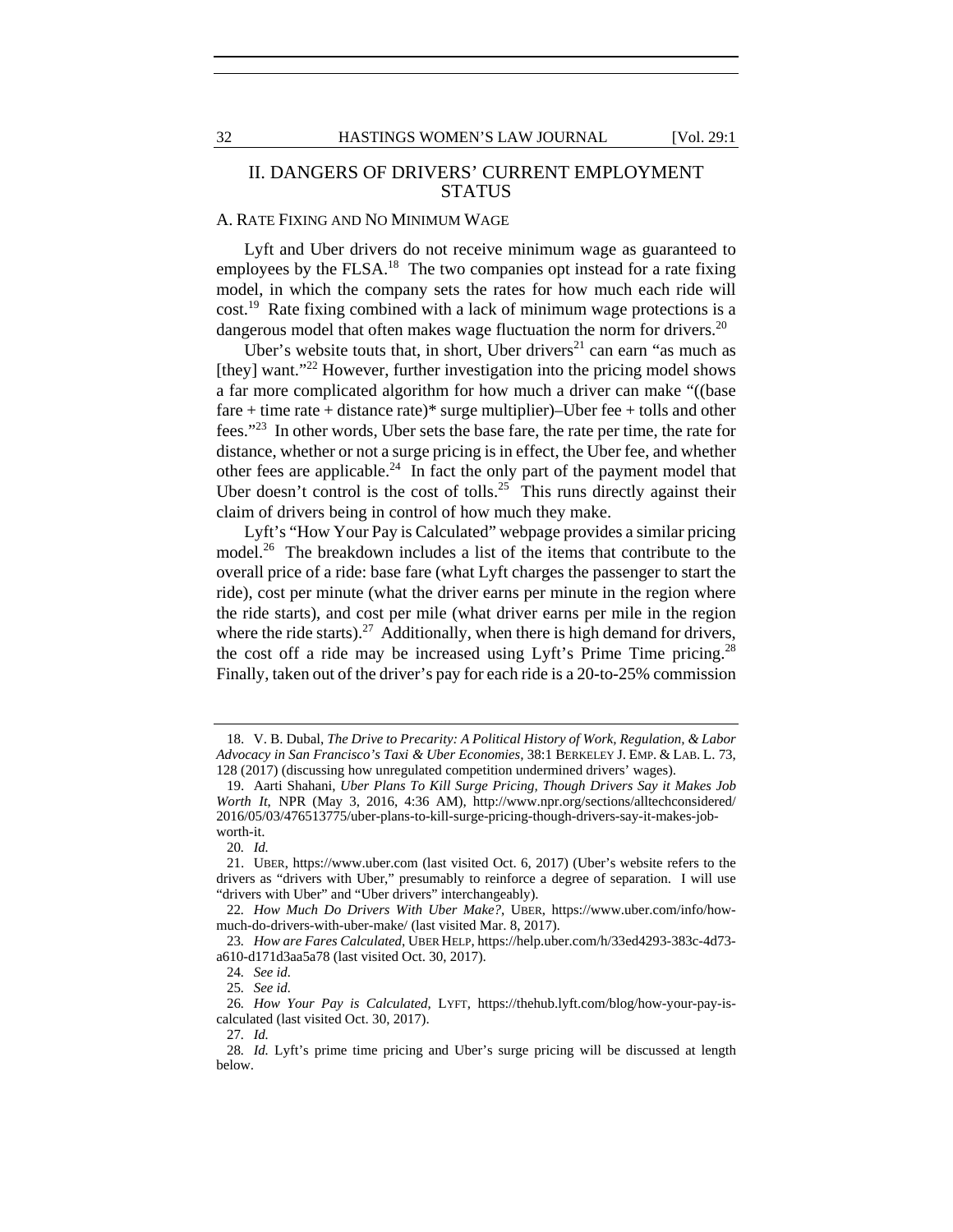fee that goes directly to Lyft.<sup>29</sup> Similarly to Uber, Lyft sets the base fare, cost per minute, and cost per mile, and Lyft commission fee of each ride.

Unfortunately for Uber and Lyft drivers, the amount of control that the companies exercise over the pricing model, has lead to unsettling wage instability. Many driver's believe their wages have been a casualty in what is seen as Uber and Lyft's never-ending competition to be dubbed the least expensive ride-share app.<sup>30</sup> Uber's explanation for the fare cuts like the significant one that occurred in 2015, was that in the winter, less people download the app and call cars. $31$  Therefore, fare cuts were needed to get more people riding with Uber, thereby increasing the overall earning for drivers.<sup>32</sup> This was not how it worked in practice. Instead, Uber drivers complained of having to work far longer hours for less money.<sup>33</sup> In fact, Uber has had to create a guarantee program so that drivers can get reimbursements for lost wages that result from the fare cuts.<sup>34</sup> However, strict limitations put on who is able to receive stipulations have made it difficult for drivers to become a part of the program.<sup>35</sup> These limitations include drivers having to accept nine out of ten rides and at least one ride an hour.<sup>36</sup> Additionally, even if drivers were able to meet the stipulations, the reimbursements failed to make up for the pay loss that resulted from the fare cuts. $37$ 

The final act of rate fixing done by Uber and Lyft is known as surge pricing<sup>38</sup> or prime time.<sup>39</sup> These mechanisms allow Uber and Lyft to increase the cost of a ride based on demand for drivers in the area. $40$  Occasions that drive up the demand for drivers in the area are things like inclement weather, sporting events, social events, and conventions.<sup>41</sup> For Uber drivers, increased fares that result from high demand are an integral part of how much money they make.<sup>42</sup> According to one Uber driver, Nathan Sapp, surge

41*. Id.* 

<sup>29</sup>*. Id.*

<sup>30</sup>*. See* Jack Smith IV, *Uber Drivers Are Scrambling to Make Ends Meet After Latest Fare Cuts*, OBSERVER (Feb. 9, 2015, 3:22 PM), http://observer.com/2015/02/uber-drivers-arescrambling-to-make-ends-meet-after-latest-fare-cuts/ (article discusses Uber's 2015 fare cuts and their effect on drivers).

<sup>31</sup>*. Id.*

<sup>32</sup>*. Id.*

<sup>33</sup>*. Id.*

<sup>34</sup>*. Id.*

<sup>35</sup>*. Id.*

<sup>36</sup>*. Id.*

<sup>37</sup>*. Id.*

 <sup>38.</sup> Uber's surge pricing is calculated by multiplying the normal cost of a far by a surge multiplier. For example, \$20.00 (base fare) x 1.5 (surge multiplier) = \$30.00 (gross fare). *See supra* note 22, at 6.

 <sup>39.</sup> Lyft's prime time pricing is calculated by adding an extra percentage onto a base ride amount. For example, \$20.00 base fare + 50% (prime time) = \$30.00 (gross fare). *See* LYFT HELP, https://help.lyft.com/hc/en-us/articles/214586017 (last visited Mar. 8, 2017).

 <sup>40.</sup> Shahani, *supra* note 19, at 2.

<sup>42</sup>*. Id.*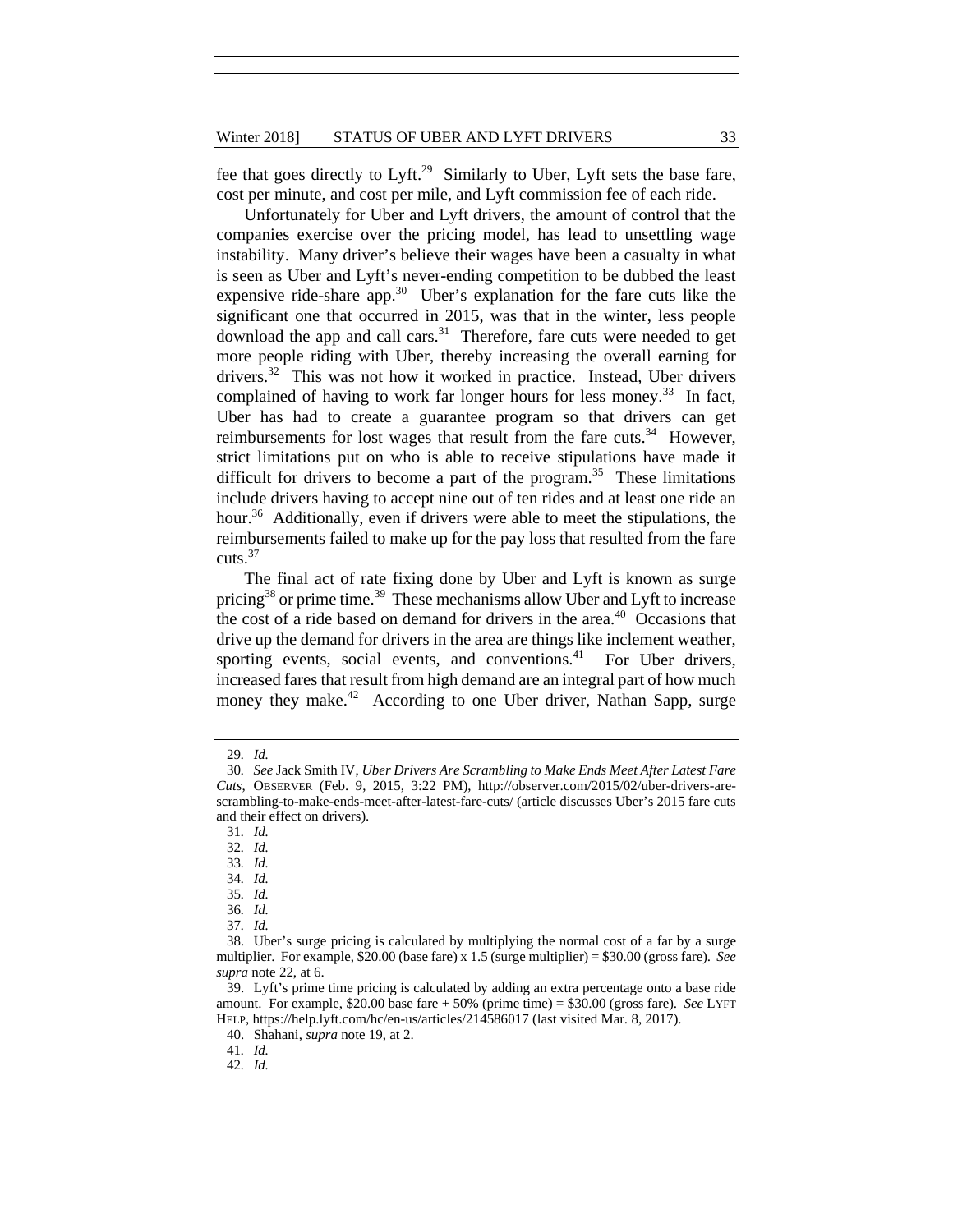pricing is roughly a quarter of his monthly income.<sup>43</sup> Many drivers keep their ear to the ground for upcoming social events, crowded bar scenes, and sporting events so that they can be present at times they predict a surge will occur.44 Sapp kept in touch with local fraternities and sororities at the Indiana University campus at Bloomington so that he would be on notice of where and when high population events were occurring.<sup>45</sup>

Despite driver's reliance on surge and prime time pricing, Lyft and Uber are constantly attempting to find ways to curtail the two mechanisms.<sup>46</sup> This is in large part due to the same reasons that they rate fix their ride pricing at such low numbers, namely because they want to be the least expensive ridesharing app. Additionally, customer reactions to prime time and surge pricing have been largely negative, leading to the advent of "how to avoid surge-pricing" online articles. $47$  This has had an abysmal effect on the drivers, who already lacked FLSA minimum wage protections.<sup>48</sup> With advancements in technology, Uber is hoping to create algorithms that could get rid of surge pricing all together.<sup>49</sup> More specifically, the algorithm would be able to predict where surge pricing is likely to happen, and then redirect enough drivers into the surge area to even out the demand for drivers.<sup>50</sup> This would eliminate the need for surge or prime time pricing all together.

Unfortunately for the drivers, the success of their corporations are largely hinged on their ability to edge out the competition by lowering prices. Because drivers are classified as independent contractors, this corporate need is without the typical counterbalance of FLSA minimum wage protections. This is a recipe for wage reduction and instability for Uber and Lyft drivers.

#### B. NO TITLE VII PROTECTIONS

1. Ratings and Racial Bias

 Title VII of the Civil Rights Act came into being in 1964 under President Lyndon B. Johnson.<sup>51</sup> The act prohibited employment discrimination on the basis of "race, color, religion, national origin, or sex."52 Since its advent and implementation, Title VII has become the back bone of protection from

<sup>43</sup>*. Id.*

<sup>44</sup>*. Id.*

<sup>45</sup>*. Id.*

<sup>46</sup>*.* Shahani, *supra* note 19, at 2.

 <sup>47.</sup> Priya Anand, *How To Beat Uber's Surge-Pricing Algorithm (And Lyft's Too)*, BUZZFEED (Sept. 20, 2016, 4:16 PM), https://www.buzzfeed.com/priya/how-to-beat-uberssurge-pricing-algorithm-and-lyfts-too?utm\_term=.fi8Eb2O60#.sgX8G0Z1K(article describes strategies to avoid paying higher rates for Uber and Lyft during peak times).

 <sup>48.</sup> Shahani, *supra* note 19, at 2.

<sup>49</sup>*. Id.*

<sup>50</sup>*. Id.*

 <sup>51.</sup> Jacqueline A. Berrien, *Statement on 50th Anniversary of the Civil Rights Act of 1964*, U.S. EQUAL EMPLOYMENT OPPORTUNITY COMMISSION (July 2, 2014), https://www.eeoc.gov/

eeoc/history/cra50th/.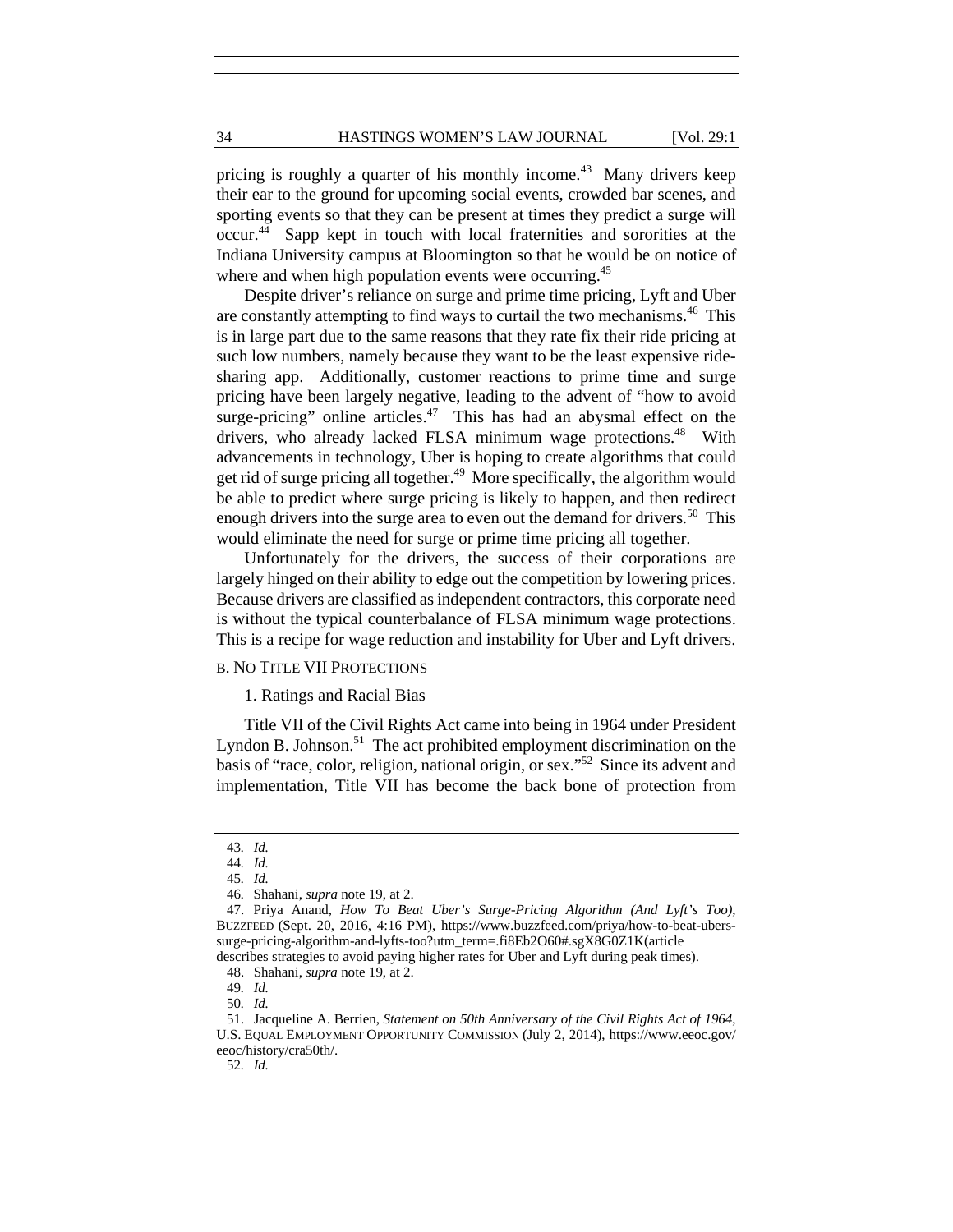discrimination within the workplace.<sup>53</sup> The power of Title VII in the work place is only so far as the worker is classified as an employee. In other words, independent contractors like Uber and Lyft drivers are not protected from work place discrimination under Title VII.<sup>54</sup> As Noah Zatz pointed out, this is especially troubling given how Uber and Lyft use a customer based rating system to determine who can continue driving for them.<sup>55</sup>

Uber and Lyft both use a similar scale of rating as quality control for their drivers. According to Uber's website, at the end of each ride customers are prompted to rate their driver on a one to five scale.<sup>56</sup> Ratings are then averaged based on the number of rides a driver has given.<sup>57</sup> If a driver's rating falls too low (it is not specified on the website how low), Uber will deactivate their account thus ending the "partnership" between Uber and the driver.<sup>58</sup> Uber drivers also rate their passengers.<sup>59</sup> Lyft's rating system works similarly. According to Lyft's website, after each ride the passenger and driver both rate each other on a five star scale.<sup>60</sup> If a rider rates a driver a four or below, they will be prompted to choose feedback from a four item menu that includes "navigation, safety, cleanliness and friendliness."<sup>61</sup> Each week, Lyft emails their drivers any feedback they have received from passengers.<sup>62</sup> If a Lyft driver's rating falls too low, the driver will be deactivated.<sup>63</sup>

The rating system used by these corporations means that whether a driver will be deactivated based on low scores is in the hands of the riders that they pick up. This creates a risk that pervasive everyday racism may effect a driver's ability to work.<sup>64</sup> Consider the example provided by Noah Zatz, in which a "dark skinned immigrant with a Muslim-sounding name" drives a passenger to the airport compared to a "cheerfully underemployed, native born white recent college graduate."<sup>65</sup> These two drivers' rates and therefore whether they would be de-activated as a driver could very likely be effected by their race, color, religion, national origin, or sex. Because their drivers

<sup>53</sup>*. Id.*

 <sup>54.</sup> Carson, *supra* note 3, at 2.

 <sup>55.</sup> Noah Zatz*, Beyond Misclassification: Gig Economy Discrimination Outside of Employment Law*, ON LABOR, WORKERS, UNIONS AND POLITICS (Jan. 19, 2016), https://on labororg/2016/01/19/beyond-misclassification-gig-economy-discrimination-outside-employ ment-law/.

<sup>56</sup>*. Star Ratings,* UBER, https://www.uber.com/info/driver-ratings/, (last visited Oct. 30, 2017).

<sup>57</sup>*. Id.*

<sup>58</sup>*. Id.*

<sup>59</sup>*. Id.*

<sup>60</sup>*. Driver and Passenger* Ratings, LYFT HELP, https://help.lyft.com/hc/en-us/arti cles/213586008-Driver-and-Passenger-Ratings, (last visited Oct. 30, 2017).

<sup>61</sup>*. Id.*

<sup>62</sup>*. Id.*

<sup>63</sup>*. Id.*

 <sup>64.</sup> Zatz, *supra* note 55, at 1.

<sup>65</sup>*. Id.*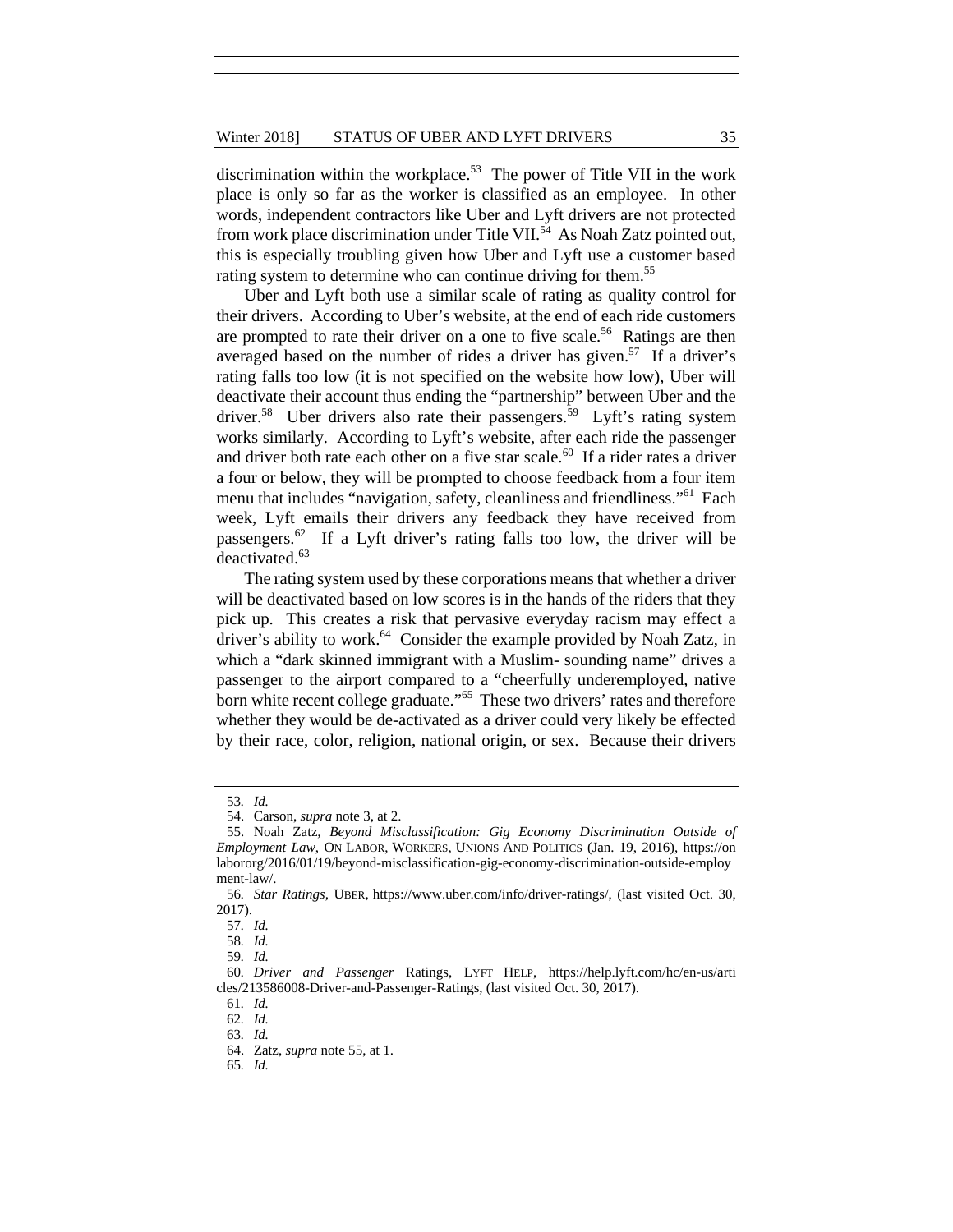have no Title VII protection, they are unable to file suit to rectify this shortcoming. On the other hand, if a normal taxi company kept white drivers on board and fired Middle Eastern ones because their passengers were more comfortable with white people, they would likely be universally condemned and forced to reckon with a substantial Title VII lawsuit.

Uber and Lyft drivers would likely be limited in the types of claims they could file if they were granted employee status.<sup>66</sup> This is because it would likely be impossible for drivers to prove discriminatory intent on behalf of Uber and  $Lyft.<sup>67</sup>$  However, they would likely be able to bring a plausible disparate impact case. Disparate impact cases require a facially neutral policy that has a disparate impact on a protected class.<sup>68</sup> Here, the facially neutral policy would be Uber and Lyft's rating systems. The disparate impact would be that people with protected class status were receiving lower rates because of their protected traits (race, color, religion, national origin, sex) and they were being terminated because of this. Supreme Court jurisprudence, including the holding of *Arizona Governing Committee*<sup>69</sup> has already indicated that discrimination that is shopped out by an employer to a third party still violates Title VII.<sup>70</sup> Additionally, other courts have routinely directed employers to take affirmative action "to monitor, prevent and correct sex- and race-based harassment of workers by customers.<sup>"71</sup> In applying this jurisprudence to Uber and Lyft, it is possible that drivers would have legal claims that would be tenable enough to bring to court.

Regardless of the success of driver's Title VII claims in court, the mere accessibility to the statute could serve to vastly improve the experience of drivers. Uber and Lyft are companies that are grounded in instantly accessible technology.<sup>72</sup> Both of these companies have a "voracious appetite" for data gathering and analysis[.] $1^{773}$  It would be possible for the platforms to take steps to screen out racial biases within their rating system.<sup>74</sup> For example, if a Lyft rider scores a driver a rating of 4 or below they are prompted to give criticism as reasoning for their rating.<sup>75</sup> Similarly, Uber prompts riders to give ratings with the option to provide textualized feedback.76 Thus it would be very possible to screen out and adjust for

<sup>66</sup>*. Id.* 

 <sup>67.</sup> Zatz, *supra* note 55, at 1.

<sup>68</sup>*. See* 42 U.S.C. §2000e-2(k) (LEXIS through Pub. L. No. 115-71).

 <sup>69.</sup> Ariz. Governing Comm. For Tax Deferred Annuity & Deferred Comp. Plans v. Norris, 462 U.S. 1073 (1983). Held that an employer who paid employees lump sum without regard to sex, but then directed the employees to convert the sum into an annuity via an outside vendor who discriminated based on sex violated Title VII.

 <sup>70.</sup> Zatz, *supra* note 55, at 2.

<sup>71</sup>*. Id.*

<sup>72</sup>*. Id.*

<sup>73</sup>*. Id.*

<sup>74</sup>*. Id.*

<sup>75</sup>*. See Driver and Passenger Ratings*, *supra* note 60, at 3.

<sup>76</sup>*. See Star Ratings, supra* note 56, at 5.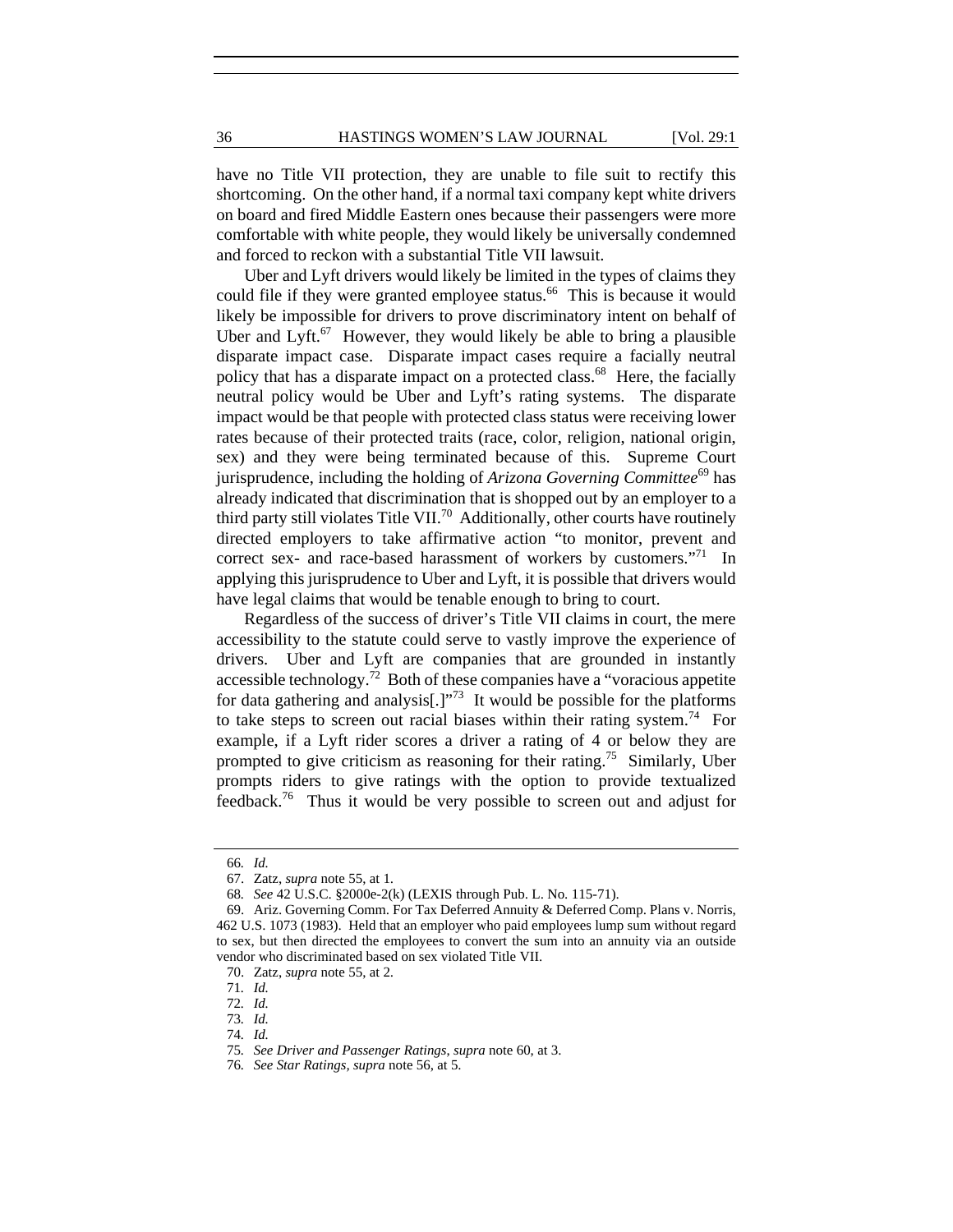various types of bias based on low ratings and textualized commentary, as well as to screen out customers with a habit of biased based rankings.<sup>77</sup>

2. Problems for Women Drivers

The ridesharing economy has faced significant difficulty in getting women<sup>78</sup> to join their driving fleets. Only  $14\%$ <sup>79</sup> of U.S. Uber drivers are females.80 Lyft has a considerably higher, but still concerning 30% female drivers.<sup>81</sup> This is generally on par with the percentage of female in the U.S. Taxi/ Chauffer industry which ranges around 12.7%.<sup>82</sup> However, this is an issue for Uber and Lyft, who tout themselves as modern large scale job creators, despite the fact that their workers are disproportionately male.<sup>83</sup>

There are many reasons why women have declined to join the Uber and Lyft workforce, however generally the most significant is safety. There are countless examples of women drivers who have been harassed/assaulted physically or sexually by male passengers.<sup>84</sup> These experiences include sexual propositions, grabbing driver's faces, thighs and breasts, and nonsexual physical assaults.<sup>85</sup> These types of situations are especially dangerous because they happen in the close quarters of a moving car.<sup>86</sup> The risks are compounded by what some drivers argue is a failure of the apps safety features.<sup>87</sup>

For example, a female driver in Atlanta who reached out to the company after she was sexually assaulted, claimed Uber did not remove the passenger or respond to her via email for over a week later and until a reporter reached out to Uber about the incident.<sup>88</sup> Another female driver in Arizona who was scared by a passenger who got into her car while strung out on LSD, claimed she was not able to block the passenger, and received a request to pick the same passenger up again.<sup>89</sup>

Beyond the safety concerns, there are practical limitations that effect

 <sup>77.</sup> Zatz, *supra* note 55, at 3.

 <sup>78.</sup> For the purposes of this section, the term "women" will be used in reference to problems facing both sex-based and self-identifying women driving for Uber and Lyft. The term "female" will be used only in reference to the statistical data.

 <sup>79.</sup> Number is based off of January 22, 2015, study conducted by Uber. Jonathan Hall & Alan Krueger, *An Analysis of the Labor Market for Uber's Driver- Partners in the United States*, IRS WORKING PAPERS, (Jan. 22, 2015).

 <sup>80.</sup> Ellen Huet, *Why Aren't There More Female Uber And Lyft Drivers*?, FORBES (Apr. 9, 2015, 11:00 AM), https://www.forbes.com/sites/ellenhuet/2015/04/09/female-uber-lyft-drive rs/#3ccb8b23a28e.

<sup>81</sup>*. Id.*

<sup>82</sup>*. Id.*

<sup>83</sup>*. Id.*

<sup>84</sup>*. Id.* 85*. Id.*

<sup>86</sup>*. Id.*

<sup>87</sup>*. Id.*

<sup>88</sup>*. Id.*

<sup>89</sup>*. Id.*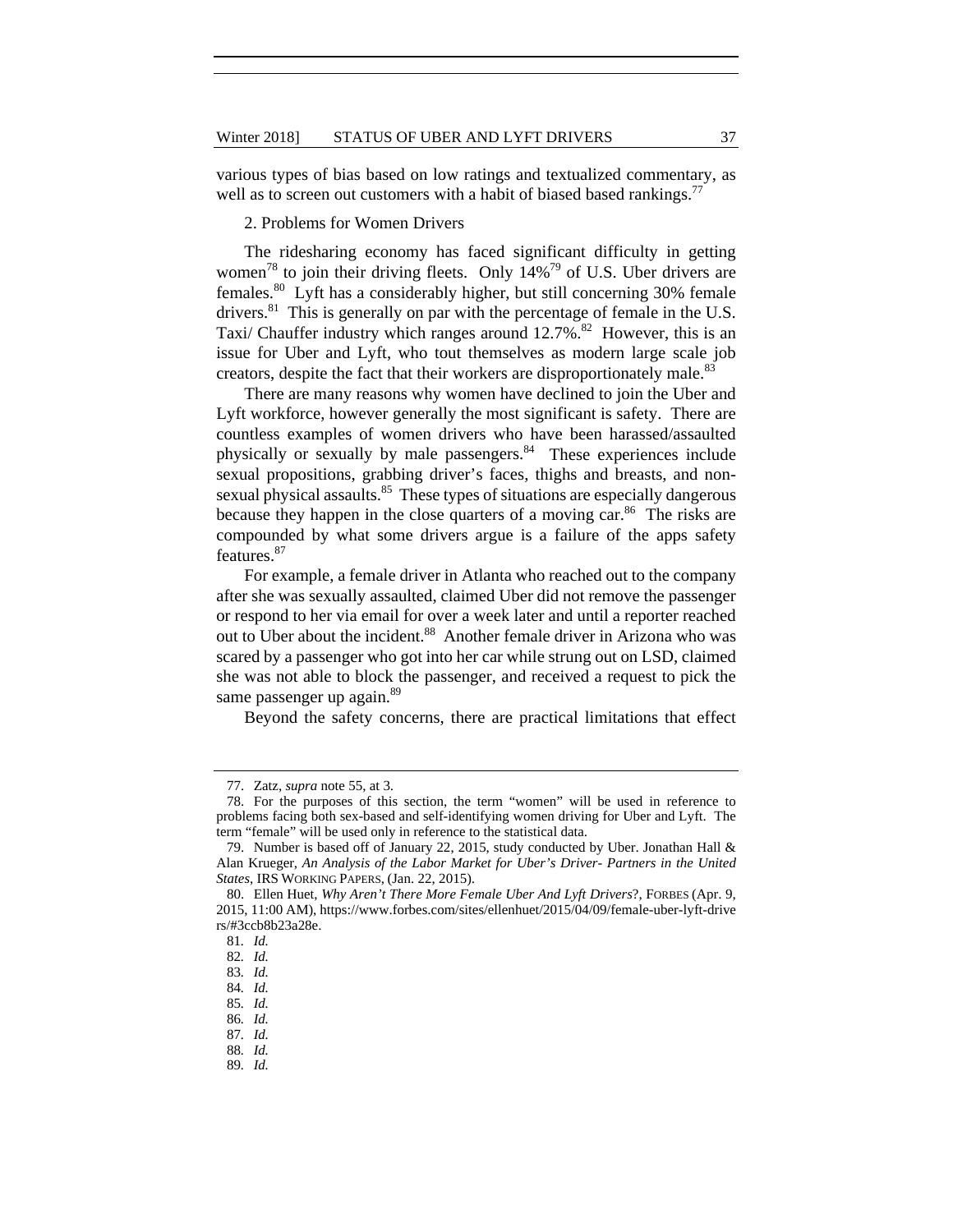female driver's ability to prosper driving for the company.<sup>90</sup> For example, both Uber and Lyft provide special bonuses for late-night drivers.<sup>91</sup> In order to receive the pay out, the drivers have to accept 90% of the ride requests.<sup>92</sup> Similar restrictions were placed on Uber's 2015 guarantee program that provided reimbursements for lost wages that resulted from fare cuts.<sup>93</sup> These policies are hostile to female drivers who tend to avoid night shifts for fear of their physical safety.<sup>94</sup> Furthermore, women drivers who are on the road late at night are pressured into accepting fares even if they seem sketchy in order to meet the bonus requirements.<sup>95</sup> Finally, Uber<sup>96</sup> and Lyft's<sup>97</sup> lostand- found policy allow riders to contact their drivers directly regarding a lost item. This feature has been used by passengers to harass female drivers even after the ride is over.<sup>98</sup>

Uber has recognized its problem with recruiting female drivers and has tried to draw more in, however not without facing significant pushback.<sup>99</sup> In March 2015, Uber announced that it would be partnering with the UN Women in an attempt to create one million new jobs for women by the year  $2020^{100}$  However, this goal rejected by union groups who asserted "we fail to see how a million precarious informal jobs could contribute to women's economic empowerment."<sup>101</sup> As a result, shortly after Uber's announcement, UN Women formally announced that they would not be collaborating with Uber. $102$  Uber has since said that they are still committed to the goal of one million jobs for women and more generally economic opportunity for women globally. $103$ 

Uber has a major problem with women in the workforce, and the root of the problems can largely be tied back to independent contractor status. First and foremost, women are faced with the perception of physical risk from passengers and a lack of regulated ways to combat these threats.<sup>104</sup> Uber and

95*. Id.* 

98. Huet, *supra* note 80.

 99. Ellen Huet, *UN Women Backs Away From Uber Partnership A Week After Announcement*, FORBES (Mar. 20, 2015), https://www.forbes.com/sites/ellenhuet/2015/03/ 20/un-women-backs-away-from-uber-partnership/#6f3b7d32f047.

100*. Id.*

103*. Id.*

104*. Id.*

<sup>90</sup>*. Id.*

<sup>91</sup>*. Id.*

<sup>92</sup>*.* Huet, *supra* note 80.

 <sup>93.</sup> Jack Smith IV, *supra* note 30. In order to qualify for the reimbursements, drivers had to accept nine out of ten rides and at least one ride per hour.

<sup>94</sup>*.* Jack Smith IV, *supra* note 30.

<sup>96</sup>*. Contact My Driver About A Lost Item*, UBER, https://help.uber.com/h/53539bde-f6f4- 4909-85de-fa0b99f82be0 (last visited Oct. 30, 2017).

<sup>97</sup>*. Lost & Found*, LYFT, https://help.lyft.com/hc/en-us/articles/213583958-Lost-Found (last visited Oct. 30, 2017)

<sup>101.</sup> *UN Women + Uber = A Vision for Precarious Work, PUBLIC SERVICES INTERNATIONAL* (March 12, 2015), http://www.world-psi.org/en/un-women-uber-vision-precarious-work.

 <sup>102.</sup> Huet, *supra* note 99.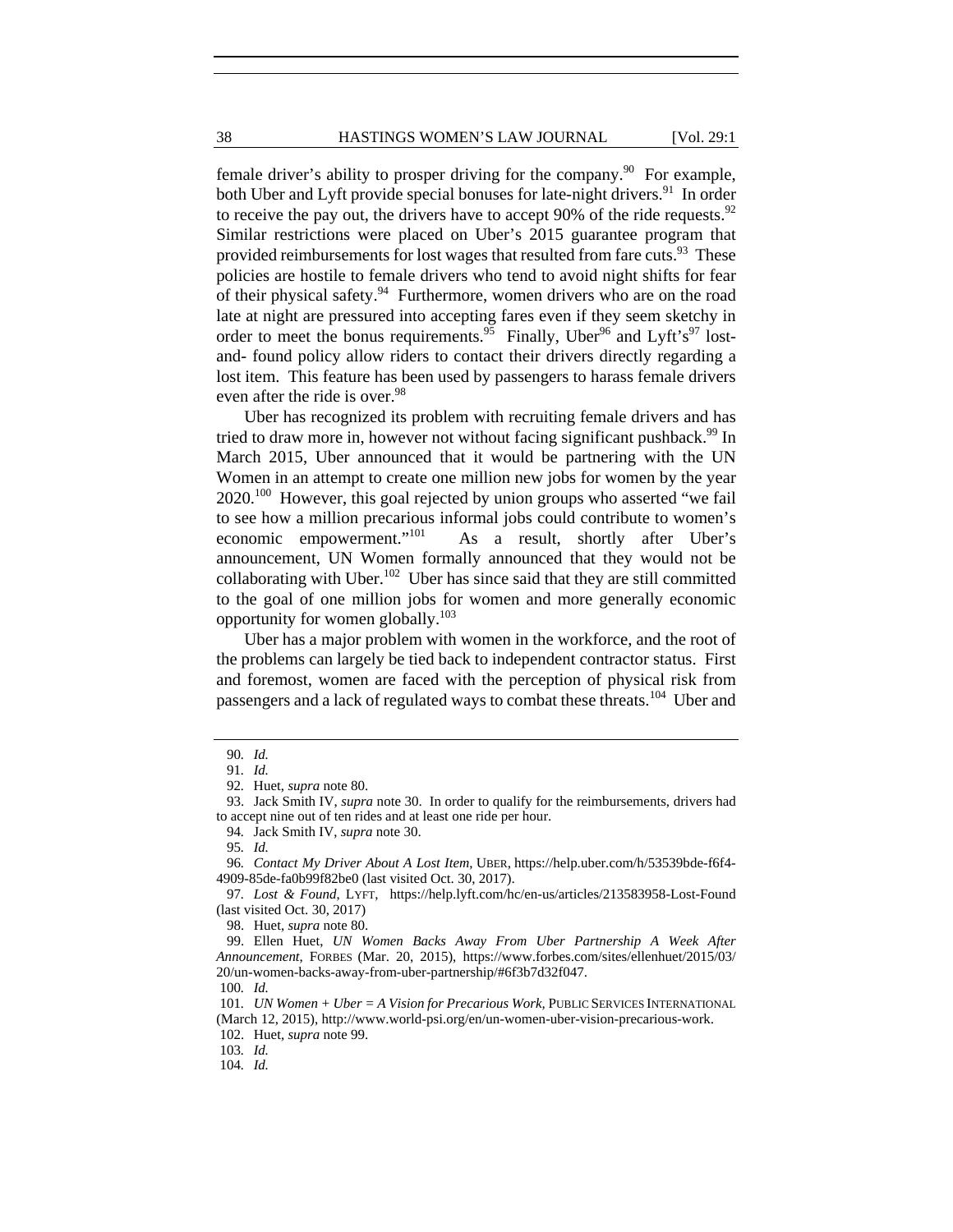Lyft's disjointed reporting and rating systems are not enough to guarantee safety or protection for female drivers. Additionally, female drivers are scarcely able to comply with the bonus programs that Uber and Lyft provide for drivers who are willing to drive at night and accept 90% of rides no matter how unnerving the circumstances.<sup>105</sup> Driving at night and accepting high rates of passengers is a luxury that female drivers who are worried about their physical safety are not able to afford.<sup>106</sup> Nevertheless, this is a risk that many female drivers, who are not guaranteed minimum wage have to take in order to make ends meet.<sup>107</sup>

It is unclear what legal action women drivers would be able to take if they were considered employees and granted Title VII protections. However, it is a safe wager that Uber and Lyft, corporations who pride themselves on modernity, would be doing a lot more to enjoin women into their workforce and protect their safety and dignity on the job. This would be beneficial not only for the drivers, but also Uber and Lyft who have seen many women based competitors crop up as a reaction to their women problems.<sup>108</sup>

#### C. LACK OF SOCIAL INSURANCES

In general, employers have to contribute to a program called Unemployment Insurance,<sup>109</sup> which provides benefits to unemployed former employees who have been laid off. $110$  There are several eligibility requirements for who can claim unemployment insurance, including: the person must be physically able and available to work, willing to immediately accept work, and actively looking for work.<sup>111</sup> Arguably one of the most important eligibility requirements, especially as applied to Uber and Lyft, is that the employee is fired, rather than quitting by their own volition.<sup>112</sup> There is only one exception for the quitting preclusion, and that is if there was "good cause for leaving the employment AND the individual made all reasonable attempts to keep their job" (emphasis original).<sup>113</sup> Individuals

 <sup>105.</sup> Huet, *supra* note 80.

<sup>106</sup>*. Id.*

<sup>107</sup>*.* Huet, *supra* note 80.

<sup>108</sup>*. Id.*

 <sup>109.</sup> Unemployment insurance has many regulations and intricacies regarding how much employers have to pay, where they pay the amount to, and the validity of various unemployment insurance claims. Uber and Lyft drivers are independent contractors and therefore unable to receive unemployment insurance. As a result, for the purpose of this paper unemployment insurance will only be discussed in a broad terms.

 <sup>110.</sup> Kathleen Pender, *The Real Differences Between Contractors and Employees*, S. F. CHRON. (Sept. 18, 2015), http://www.sfchronicle.com/business/networth/article/The-realdifferences-between-contractors-and-6514962.php.

<sup>111</sup>*. Meeting Eligibility Requirements: Filing a UI Claim*, STATE OF CALIFORNIA EMPLOYMENT DEVELOPMENT DEPARTMENT (last visited Oct. 30, 2017), http://www.edd.ca. gov/unemployment/Eligibility.htm.

<sup>112</sup>*. Id.*

<sup>113</sup>*. Id.*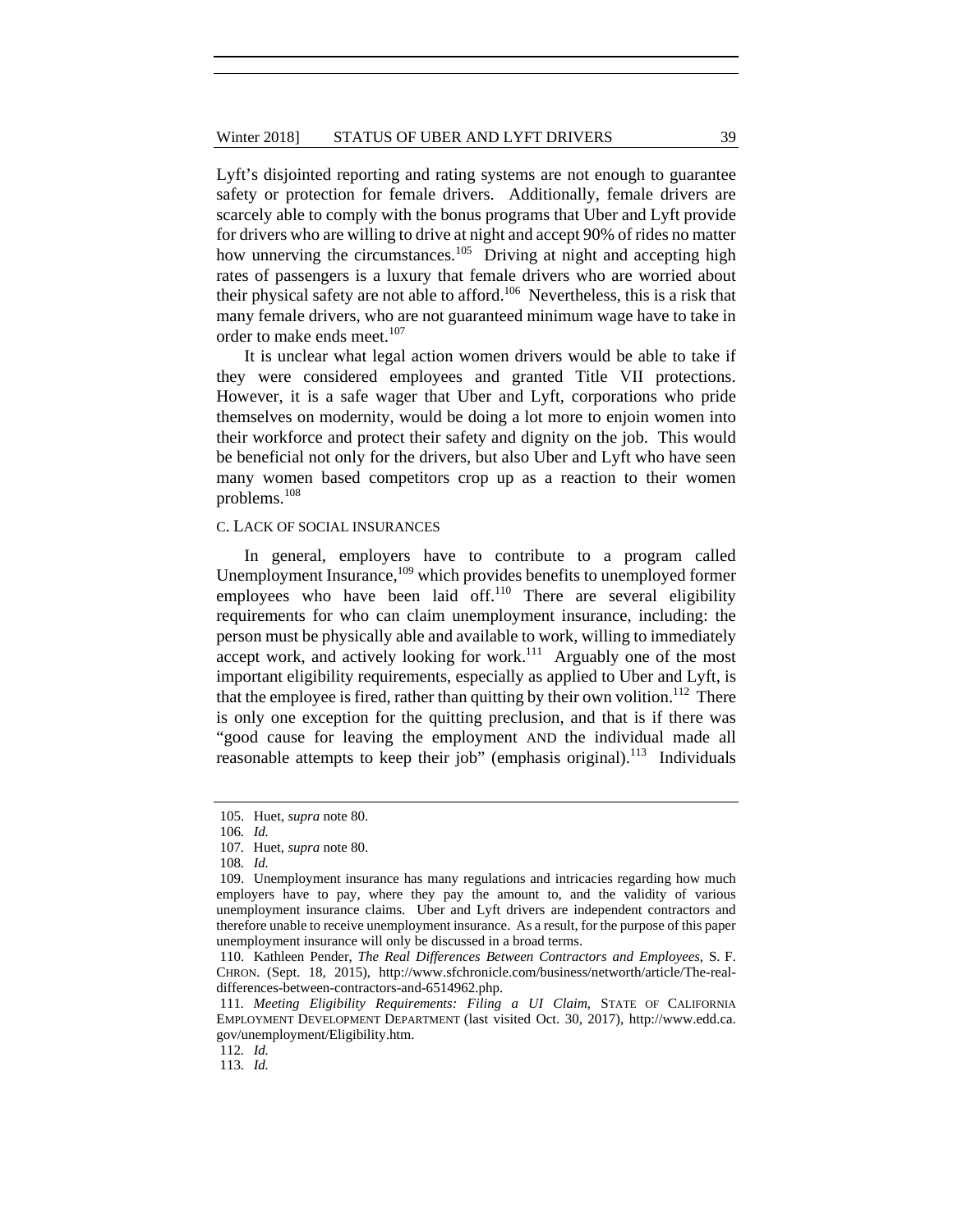40 **HASTINGS WOMEN'S LAW JOURNAL** [Vol. 29:1

who receive unemployment insurance can receive a minimum weekly benefit amount of \$40.00 and a maximum amount of \$450.00.<sup>114</sup>

Uber and Lyft's benefit from avoiding unemployment insurance is twofold. First, because their drivers are independent contractors, Uber and Lyft do not have to pay into state or federal unemployment insurance funds.<sup>115</sup> This is especially significant given that unemployment insurance tax rates will often increase based on the number of employees who have filed a claim.

The second benefit Uber and Lyft get from not being beholden to unemployment insurance is that they are able to continue with their arbitrary means of rating as the basis for deactivating drivers. When drivers are deactivated without notice, it can often leave them stranded without any source of income or the social safety nets that are provided to their employee analogs.116 The commonness of this occurrence is deeply troubling. Uber's website as updated in April of 2016 lists out several broad ways a driver can be deactivated.<sup>117</sup> These ways include but are not limited to: quality, star ratings, cancellation rates, acceptance rates, safety, drugs or alcohol use while driving, compliance with the law, unacceptable activities, fraud, inaccurate personal information, and discrimination.<sup>118</sup> While Uber's website touts that it recognizes the importance of clear deactivation policies,<sup>119</sup> the categories listed on the websites are extremely broad.

Even worse, in practice these deactivation policies have been applied with little clarity to drivers. For example, a driver was deactivated for "making hateful statements" against Uber.<sup>120</sup> Refusing to allow a service animal in your car is also grounds for deactivation.<sup>121</sup> Other grounds include having someone else riding along in your car, cancelling a ride because the distance is too short, giving away free rides to family and friends, averaging

121*. Id.*

<sup>114</sup>*. Id.*

<sup>115</sup>*. See* UNDERSTANDING EMPLOYMENT TAXES, https://www.irs.gov/businesses/smallbusinesses-self-employed/understanding-employment-taxes (last visited Oct. 30, 2017).

 <sup>116.</sup> Ellen Huet, *How Uber's Shady Firing Policy Could Backfire on The Company*, FORBES (Oct. 30, 2014), https://www.forbes.com/sites/ellenhuet/2014/10/30/uber-driver-firing-poli cy/#38ec22ae1527.

<sup>117</sup>*. Uber Community Guidelines*, UBER, https://www.uber.com/legal/community-guide lines/us-en/ (last visited Oct. 30, 2017).

<sup>118</sup>*. Id.*

<sup>119</sup>*. Id.*

 <sup>120.</sup> Avery Hartmans, *10 Things That Can Get Your Uber Driver Kicked off the App*, BUSINESS INSIDER (Aug, 4, 2016), http://www.businessinsider.com/10-things-that-get-uberdrivers-deactivated-2016-8/#10-refusing-to-allow-service-animals-in-the-car-10.

Christopher Ortiz was deactivated from Uber in October 2014 for tweeting "Driving for Uber, not much safer than driving a taxi." Uber has stated that the deactivation was a mistake made by local team. *See* Ellen Huet, *Uber Deactivated A Driver for Tweeting a Negative Story About Uber*, Forbes (Oct. 16, 2014, 7:31 PM), https://www.forbes.com/sites/ellen huet/2014/10/16/uber-driver-deactivated-over-tweet/#2c6a289f6a4c. However, since then other drivers have alleged that they have been suspiciously deactivated after criticizing Uber in public online forums. Ellen Huet, *How Uber's Shady Firing Policy Could Backfire on The Company*, FORBES (Oct. 30, 2014), https://www.forbes.com/sites/ellenhuet/2014/10/30/uberdriver-firing-policy/#38ec22ae1527.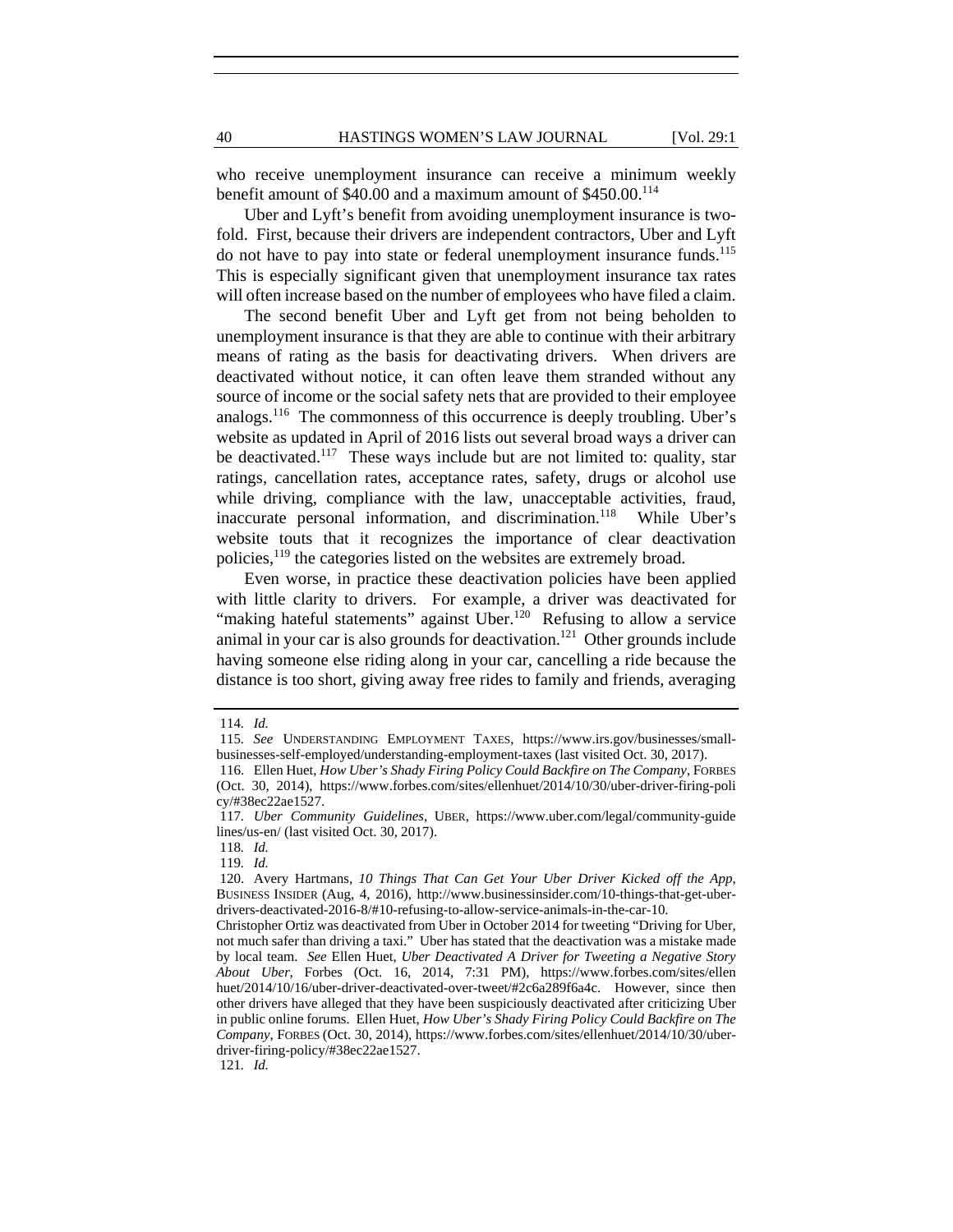lower than a 4.6 star rating, and promoting a competitor.<sup>122</sup> Many drivers have complained that the quality control reasons for deactivation, such as rating below a 4.6 leave the drivers at whim of highly subjective passenger ratings. $123$ 

The risk of deactivation for these seemingly mundane behaviors is only exacerbated by the fact that Uber drivers receive no training by Uber before they begin driving.<sup>124</sup> It would be difficult for an independent contractor driver to know that refusing to allow a service animal their vehicle, is grounds for immediate dismissal. Similarly, an act as innocent as giving family or friends rides that you do not charge for, also seems to be an activity that an independent contractor should be able to without being deactivated. Nevertheless, without clear policy or training, many Uber and Lyft drivers have been left to piece together what will get them deactivated.<sup>125</sup>

Because of Uber and Lyft's deactivation policies, the two companies are a hotbed of unemployment insurance claims. They have a habit of terminating workers without good cause, stranding them without any source of income. Nevertheless, because of independent contractor status, Uber and Lyft are able to continue their practice without out any repercussions.

## III. PROPOSED ALTERNATIVES TO GRANTING EMPLOYEE STATUS

#### A. INDEPENDENT WORKER

Some have argued that the solution to aforementioned problems is not giving drivers employee status, but rather by implementing a "third" category between employee and independent contractor, known as an "independent worker." $126$  This category is a sort of hybrid that combines "arms-length independent business relationships [. . .] with some elements of the traditional employee-employer relationship."127 More specifically, Krueger and Harris advocate for the creation<sup>128</sup> of a legal category of workers who would have the freedom to organize and collectively bargain, civil rights protections, and tax withholding and employer contributions for payroll

 <sup>122.</sup> Hartmans, *supra* note 120.

<sup>123</sup>*. See,* Huet *supra* note 120.

 <sup>124.</sup> Hartmans, *supra* note 120*.*

 <sup>125.</sup> Huet, *supra* note 120.

 <sup>126.</sup> Seth D. Harris & Alan B. Krueger, *A Proposal for Modernizing Labor Laws for Twenty-First-Century Work: The "Independent Worker,"* THE HAMILTON PROJECT, Dec. 2015, at 1.

<sup>127</sup>*. Id.* (abstract).

<sup>128</sup>*. Id.* Krueger and Harris discuss the creation of the "independent worker" category as if it is a new idea. However, intermediary categories that blend employer and independent contractor elements have existed throughout the world for several decades. Prominent countries that have used this category with varying degrees of success include Canada, Italy, and Spain, Germany and Japan. *See,* Miriam A. Cherry & Antonio Aliosi, *Dependent Contractors' in the Gig Economy: A Comparative Approach*, ST. LOUIS U. SCH. OF LAW LEGAL RESEARCH PAPER SERIES, Oct. 22, 2016, at 1,1.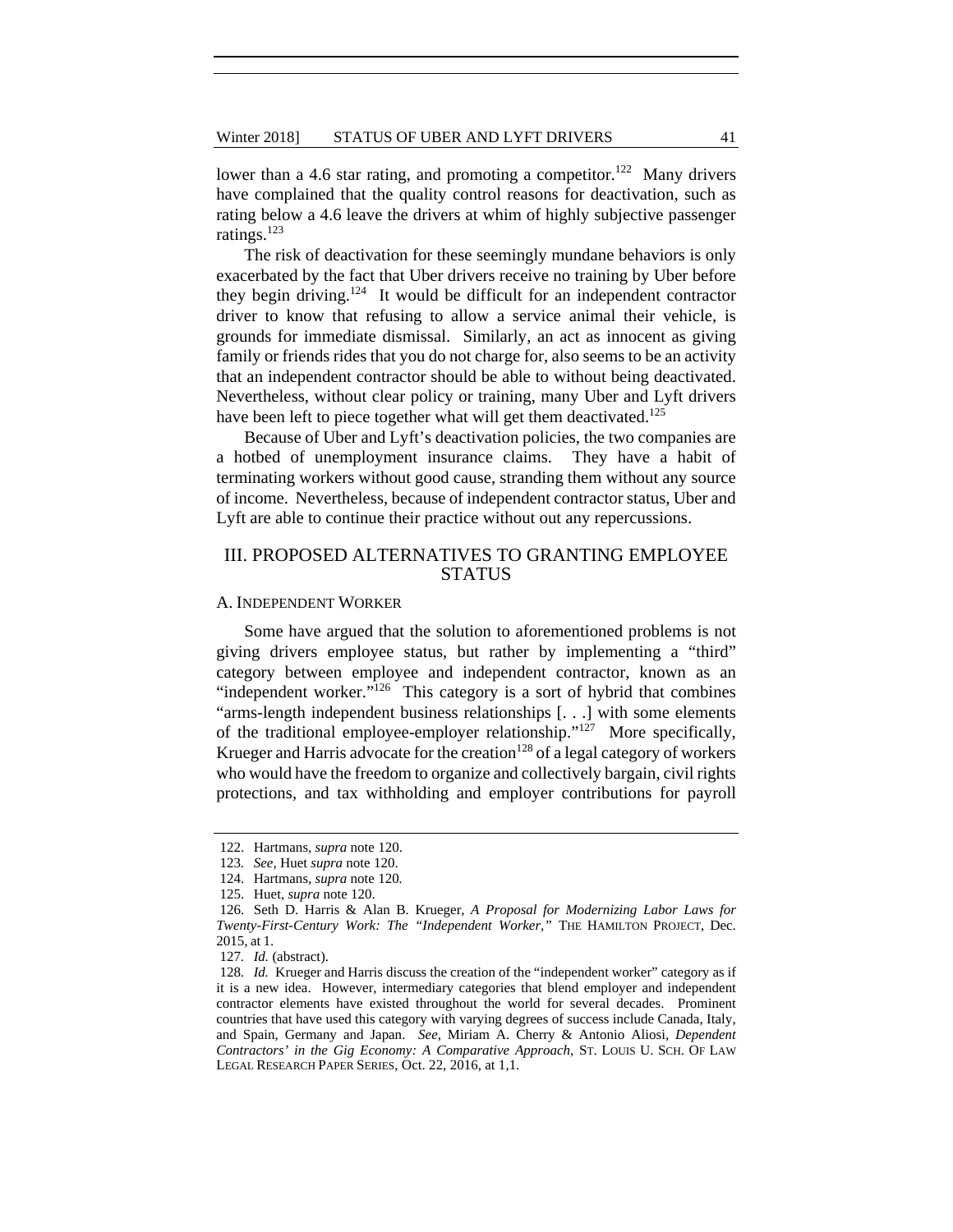taxes.<sup>129</sup> However, independent workers would not receive minimum wage, overtime pay, or healthcare eligibility.<sup>130</sup> Harris and Krueger also argue that in order to ensure its accuracy and effectiveness, the "independent worker" category should be created by Congress instead of through the courts.<sup>131</sup> The "independent worker" category idea is set forth specifically with Uber and Lyft drivers in mind. $132$ 

The creation of this category fails in many key aspects. First, it fails to acknowledge the risk that in creating a third category, a greater opportunity is created for employers who do not want the burden of having to provide their employees with all of the rights guaranteed to them by law, to move employees into the "independent worker" category. Harris and Krueger acknowledge that under the current system, some employers attempt to reorganize so that they can classify their employees as independent contractors and avoid providing benefits.<sup>133</sup> However they fail to acknowledge how the creation of a third intermediate category would solve this problem. On the contrary, Miriam A Cherry and Antonio Aliosi have argued that the creation of a third category could lead to increased downward misclassification in which businesses would begin shuffling more employees into the "independent worker" category.<sup>134</sup> This is exactly what happened when Italy created a third category of workers in 1973.<sup>135</sup> Within a decade, Italy saw an erosion of employment protections for jobs that were traditionally always classified as employer-employee relationships.<sup>136</sup> Given that Krueger and Harris admit is a penchant for some American employers to misclassify their employees as independent contractors, they fail to address how creating an intermediary category wouldn't lead to increased issues of misclassification.

The second reason that the "independent worker" category fails is because it is based on the hardline position that it is impossible for Uber and Lyft to monitor how many hours a driver works. Harris and Krueger use this faulty premise as grounds to deny "independent workers" FLSA protections like minimum wage and overtime pay, as well as access to social insurances.<sup>137</sup> On the contrary, Uber and Lyft are quite apt at data

133*.* Harris & Krueger, *supra* note 126, at 7.

<sup>129</sup>*.* Harris & Krueger, *supra* note 126 at 2. I will not be discussing tax withholding and employer contribution for payroll taxes as they are outside of the focus of this note.

<sup>130</sup>*. Id.* at 13.

<sup>131</sup>*. Id.* at 15.

<sup>132</sup>*. Id.* at 5. Harris and Krueger state that Uber and Lyft drivers are the archetypal example of an "independent worker" much of the article addresses drivers.

 <sup>134.</sup> Miriam A. Cherry & Antonio Aliosi, *Dependent Contractors' in the Gig Economy: A Comparative Approach*, ST. LOUIS U. SCH. OF LAW LEGAL RESEARCH PAPER SERIES, Oct. 22, 2016, at 1, 3.

<sup>135</sup>*. Id.* at 19.

<sup>136</sup>*. Id.* 

<sup>137</sup>*. See* Harris & Krueger, *supra* note 126, at 13.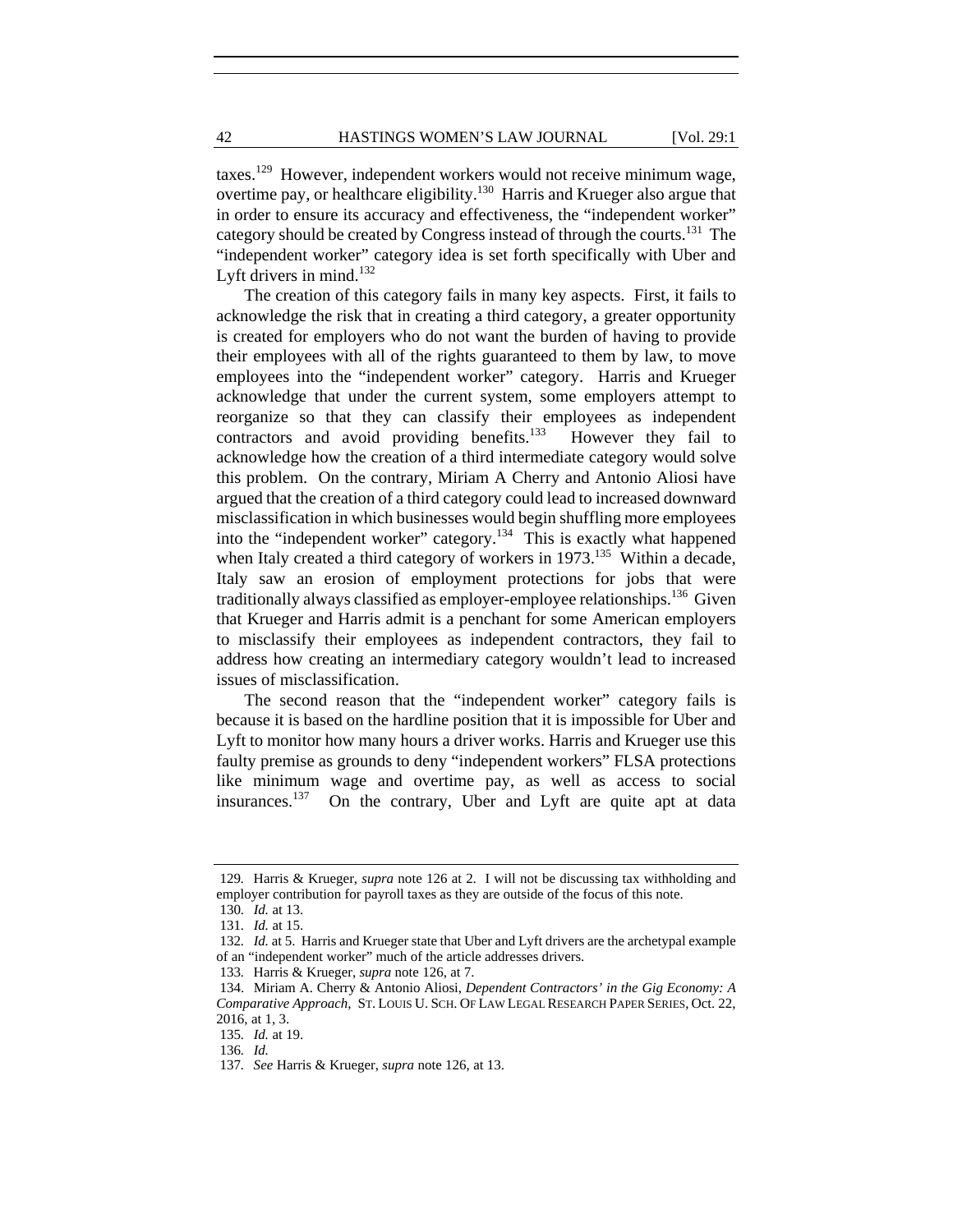collection.138 In fact, both Uber and Lyft have said in public statements that they track their driver's work hours.<sup>139</sup> Thus, the idea that the companies are unable to track work hours is largely unfounded.

Harris and Krueger make a secondary claim that it would be impossible to know if drivers with their app on were actually working or engaging in "personal tasks."<sup>140</sup> However, again, this claim is not true. Once the app is turned on, Uber and Lyft drivers receive requests for rides, $141$  if they deny those request to do "personal tasks" Uber and Lyft would be notified and the driver could be reprimanded. It is already well documented as both Uber and Lyft's policy that they track ride acceptance rates, and if a driver does not consistently accept a high percentage of rides, their apps will be deactivated.<sup>142</sup> Furthermore, Uber and Lyft already track a driver's geographical location, when a passenger is picked up, and how long each ride is in order to calculate ride fares.<sup>143</sup> Thus it is already well within the power of Uber and Lyft to accurately track the number of hours a driver works so that driver could be granted minimum wage, overtime pay, and social insurances.

The third reason that the creation of the "independent worker" category fails is because it fails to provide any solutions for what is the basis of precarious work for Uber and Lyft drivers. More specifically, it grants drivers the right to unionize and not be discriminated against, while denying vital benefits such as minimum wage, overtime pay and social insurances. The precarity of Uber and Lyft drivers is not simply in the fact that they can not unionize. In fact, as of 2016 only 10.7% of workers in America were members of unions.<sup>144</sup> Granting the right to not be discriminated against in their employment is important, however it largely pales in comparison to minimum wage, overtime pay and social insurances. To support the implementation of Harris and Krueger's independent worker category would be to resign Uber and Lyft drivers to still precarious second class pseudo-

<sup>138</sup>*. See* Zatz, *supra* note 55.

 <sup>139.</sup> Ross Eisenrey & Lawrence Mishel, *Uber Business Model Does Not Justify a New 'Independent Worker' Category,* ECONOMIC POLICY INSTITUTE (Mar. 17, 2016) http://www. epi.org/publication/uber-business-model-does-not-justify-a-new-independent-worker-cate gory/. Uber's chief advisor and board member, David Plouffe noted the average number of hours a week Uber Drivers drive. In Lyft's January 2016 press release regarding their recent

court settlement which confirmed they were also able to track weekly driver hours.

<sup>140</sup>*. See,* Harris & Krueger *supra* note 126, at 13.

 <sup>141.</sup> Eisenrey & Mishel, *supra* note 139. When an Uber or Lyft driver's app is on, they are engaged with the app in a very real sense. They are notified of rides in the area which they must timely accept or deny.

<sup>142</sup>*. See Uber Community Guidelines*, UBER, https://www.uber.com/legal/communityguidelines/us-en/ (last visited Oct. 30, 2017); *Acceptance Rate*, LYFT, https://help.lyft.com/ hc/en-us/articles/214218167-Acceptance-Rate (last visited Oct. 30, 2017).

<sup>143</sup>*. See How Are Fares Calculated supra* note 23; *see How Your Pay is Calculated supra*  note 26.

 <sup>144.</sup> U.S. DEP'T OF LABOR, BUREAU OF LABOR STATISTICS, UNION MEMBER SUMMARY, USDL-17-0107, (Jan. 26, 2017).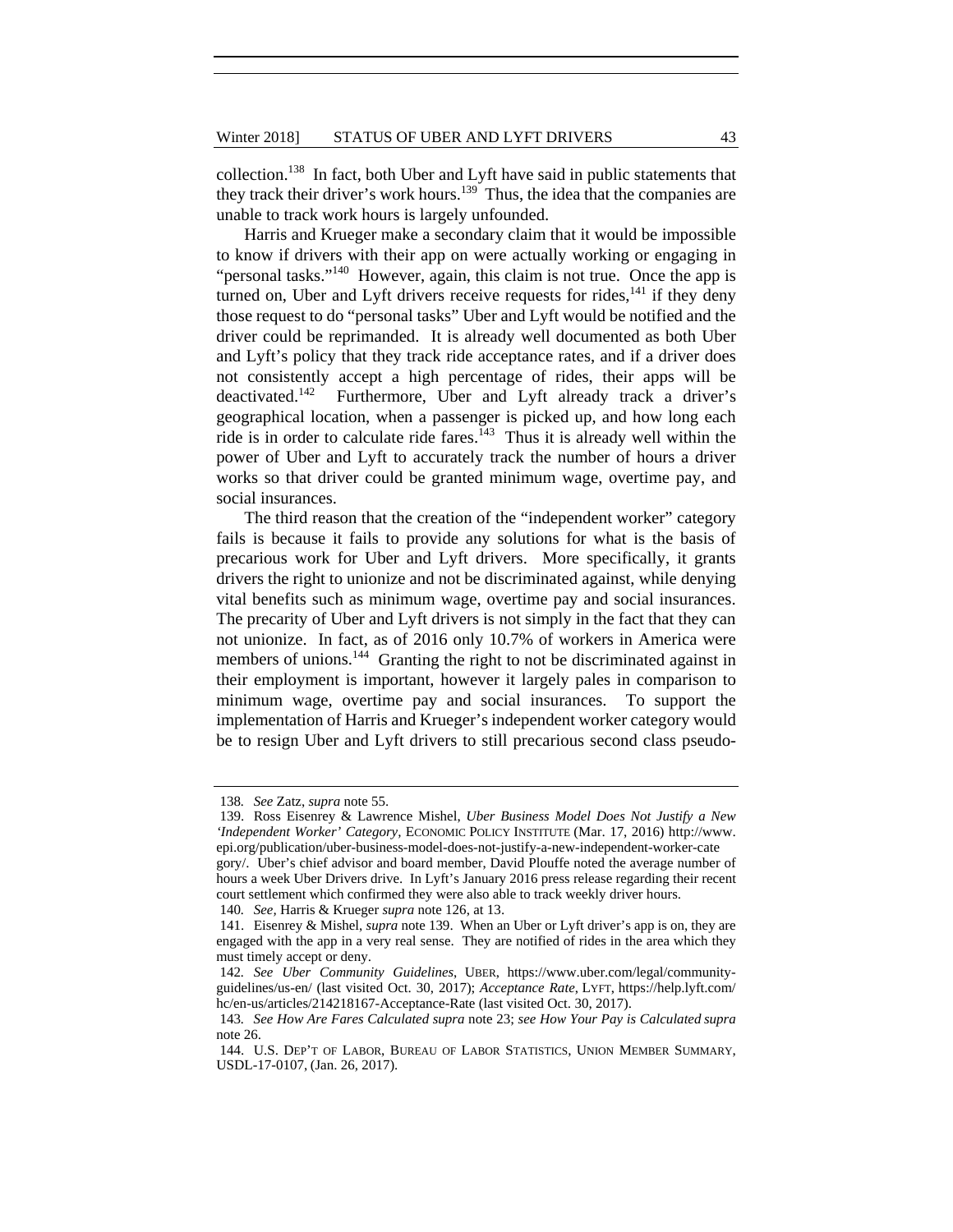employment with little more than the right to unionize. This is not a solution to the problem at hand, but rather a distraction that's greatest achievement would be appeasing the growing outcry regarding worker misclassification.

#### B. PORTABLE BENEFITS

An equally ineffectual solution are "portable benefits," that have been supported by groups like the Freelancers Union.<sup>145</sup> In May 2016, the Freelancers agreed to consult with Uber to create "portable benefits" that individual drivers would be able to buy into. $146$  Essentially what it meant was Uber and Lyft drivers would remain independent contractors, but would be able to buy protections afforded to normal employees like unemployment insurance and workers compensation plans.<sup>147</sup> In other words, these drivers, who are not being paid minimum wage, who have to pay the costs of smart phones and phone plans, hybrid car insurance policies,<sup>148</sup> wear and tear on their vehicles, and gas would now have to buy their way into employment benefits.<sup>149</sup> While the goal of the Freelancers Union in providing portable benefits is admirable, as applied to Uber and Lyft drivers it is unsatisfactory to continue to classify them as independent contractors with only the option to buy their way into basic employment rights.

#### IV. SOLUTION: ECONOMIC REALITIES TEST

The Economic Realities test, as endorsed by the U.S. Department of Labor should be used to determine whether Uber and Lyft drivers are employees or independent contractors. Prior to the courts and the Department of Labor's embrace of the Economic Realities Test, the Common Law Right to Control test was used to determine employment status.150 However, in drafting the Fair Labor and Standards Act, Congress rejected the Common Law Control test, instead defining "employ" broadly

 <sup>145.</sup> The Freelancers Union is a nonprofit organization that aims to educate, advocate on behalf of, and serve the needs of independent contractors. The organization was founded in in 2003 by Sara Horowitz and currently has more than 350,000 members. FREELANCERS UNION: ABOUT SARA HOROWITZ, https://www.freelancersunion.org/about/sara-horowitz/, (last visited Oct. 30, 2017).

Freelancers Union is not an officially recognized union under the NLRA, but rather an education and advocacy group. Dubal, *supra* note 11, at 133 (footnote).

 <sup>146.</sup> Dubal, *supra* note 11, at 133.

<sup>147</sup>*. Id.* 

 <sup>148.</sup> When a vehicle is being used for purposes beyond personal use, like Uber or Lyft driving, personal insurance policies will not cover the costs if an accident occurs. Thus if Uber and Lyft drivers want to be covered in case of an accident, they need to purchase hybrid commercial and personal insurance policies. The cost of these policies vary, but they are noticeably more expensive than normal insurance policies. *Rideshare Insurance for Drivers: Where to Buy, What it Covers,* NERDWALLET (Mar. 21, 2017), https://www.nerdwallet.com/ blog/insurance/best-ridesharing-insurance/.

<sup>149</sup>*. See,* Dubal, *supra* note 11 at 133.

 <sup>150.</sup> U.S DEP'T OF LABOR, *supra* note 16, at 1.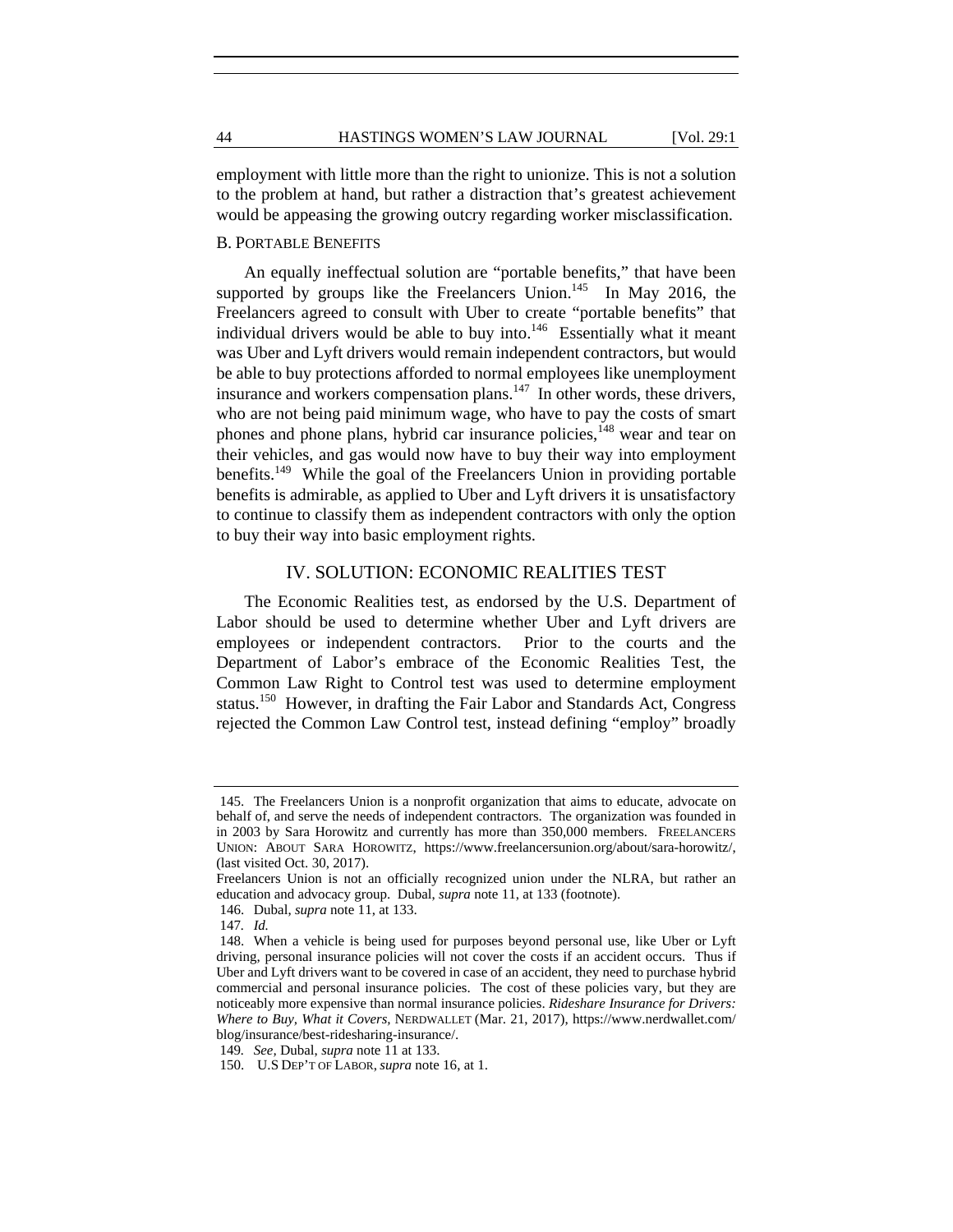as "to suffer or permit work."151 As noted by the Department of Labor, the Economic Realities Test and its reliance on both control factors and worker economic reliance accurately encapsulates the definition of "to suffer or permit work."152 In other words, the Department noted that a worker who is "economically dependent" on an employer is one who has "suffered or permitted work," thus Congress and the Economic Reality test's definition of "employ" squarely align.<sup>153</sup>

Not only is the Economic Realities appropriate because of its definitional overlap with congress's FLSA, but it also aligns in terms of broad scope. The "suffer or permit work" definition as set forth by Congress was specifically designed to "ensure as broad of a scope" of coverage as possible.<sup>154</sup> The Supreme Court has also consistently acknowledged and upheld congress's purposefully broad standards;

See *Rosenwasser,* 323 U.S. at 362-63 ("A broader or more comprehensive coverage of employees . . . would be difficult to frame."); *Nationwide Mut. Ins. Co. v. Darden,* 503 U.S. 318, 326 (1992) ("employ" is defined with "striking breadth"). The Supreme Court "has consistently construed the Act 'liberally to apply to the furthest reaches consistent with congressional direction,' recognizing that broad coverage is essential to accomplish the [Act's] goal . . . ." *Tony & Susan Alamo Found. v. Sec'y of Labor*, 471 U.S. 290, 296 (1985) (quoting *Mitchell v. Lublin, McGaughy & Assocs.*, 358 U.S. 207, 211 (1959)) (internal citation omitted).<sup>155</sup>

Thus the Economic Realities test over laps in both the definition of to "suffer or permit work" and the statutes purposeful broadness. Because of the aforementioned, and in accordance with the Department of Labor's recommendations, the Economic Realities test is the appropriate test to apply in determining whether Uber and Lyft drivers are independent contractors or employees.

The economic realities test typically consists of six interrelated factors, none of which are singularly determinative.<sup>156</sup> They include:

(A) the extent to which the work performed is an integral part of the employer's business; (B) the worker's opportunity for profit or loss depending on his or her managerial skill; (C) the extent of the relative investments of the employer and the worker; (D) whether the work performed requires special skills and initiative; (E) the permanency of the relationship; and (F) the degree of control

<sup>151</sup>*. Id.* at 1–2.

<sup>152</sup>*.* U.S. DEP'T OF LABOR, *supra* note 16, at 2.

<sup>153</sup>*. See id.*

<sup>154</sup>*.* U.S. DEP'T OF LABOR, *supra* note 16, at 3.

<sup>155</sup>*. Id.* at 3.

<sup>156</sup>*. Id.* at 3.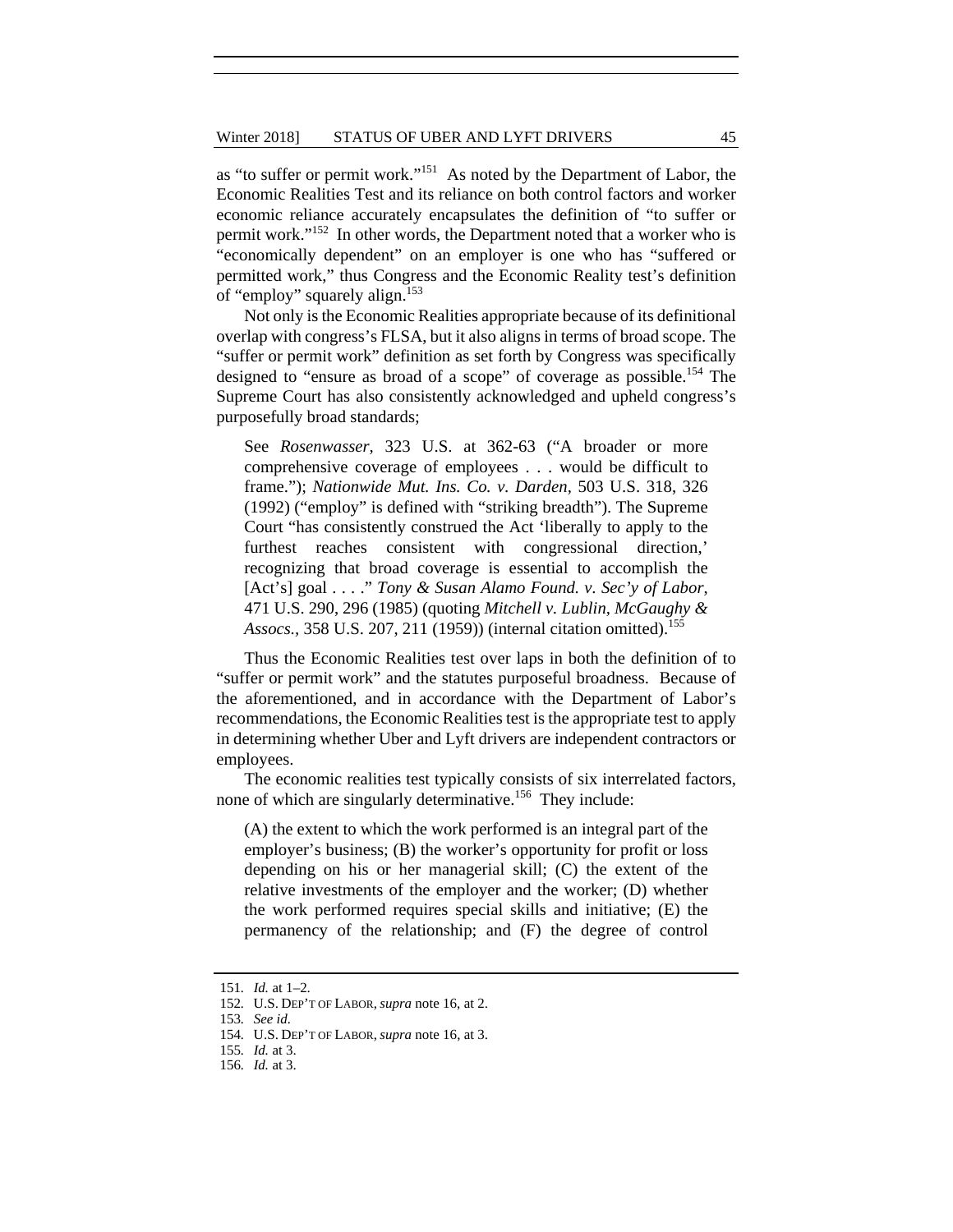exercised or retained by the employer.<sup>157</sup>

At the heart of the Economic Realities test is whether the worker is economically dependent on an employer, or whether the worker is within the narrow subset of workers who are truly in businesses for themselves.<sup>158</sup> In applying the Economic Realities test, it is clear that Uber and Lyft drivers should be considered employees.

> A) The extent to which the work performed is an integral part of the employer's business

Uber describes itself as an app that was developed so that people could request cars whenever they want.<sup>159</sup> Lyft similarly describes itself as an app that "matches drivers with passengers who request rides."160 However, it would be remiss to pretend that driving cars for Uber or Lyft was not an integral part of a platform that provides rides to passengers. The Department of Labor's guidelines further provide that work can be integral even if it is done by "hundreds or thousands of workers."161 As a point of comparison, the Department of Labor makes the distinction between carpenter and a software developer who work with a construction company. A carpenter who works for a construction company would obliviously be an integral part of the employers business of building houses.<sup>162</sup> A software developer who created software to help the construction company keep track of scheduling, supplies, and material orders would *not* be doing work that was an integral part of that employers business.<sup>163</sup> Other lower courts have agreed, holding that cake decorators performed integral work at a custom order bakeshop,<sup>164</sup> and picking pickles<sup>165</sup> is an integral part of the pickle business.<sup>166</sup> Despite their claims of being a technology company, Uber and Lyft simply would not be able to provide the service of driving others, without the actual drivers. Thus, the driving performed by Uber and Lyft drivers is an integral part of the companies' businesses.

<sup>157</sup>*. Id.* at 4.

<sup>158</sup>*.* U.S. DEP'T OF LABOR, *supra* note 16, at 4.

<sup>159</sup>*. Our Trip History*, UBER, https://www.uber.com/our-story/ (last visited Oct. 30, 2017).

<sup>160</sup>*. What is Lyft*, LYFT, https://www.lyft.com/drive-with-lyft (last visited Oct. 30, 2017).

 <sup>161.</sup> U.S. DEP'T OF LABOR, *supra* note 16, at 6.

<sup>162</sup>*. Id.* at 7.

<sup>163</sup>*. Id.*

 <sup>164.</sup> Dole v. Snell*,* 875 F.2d 802, 811 (10th Cir. 1989) (holding that cake decorators who worked at a custom cake decorating shop were performing an integral part of the employer's business).

 <sup>165.</sup> Secretary of Labor v. Lauritzen*,* 835 F.2d 1529, 1537–38 (7th Cir. 1987) ("[I]t does not take much of a record to demonstrate that picking the pickles is a necessary and integral part of the pickle business").

 <sup>166.</sup> U.S. DEP'T OF LABOR, *supra* note 16, at 6.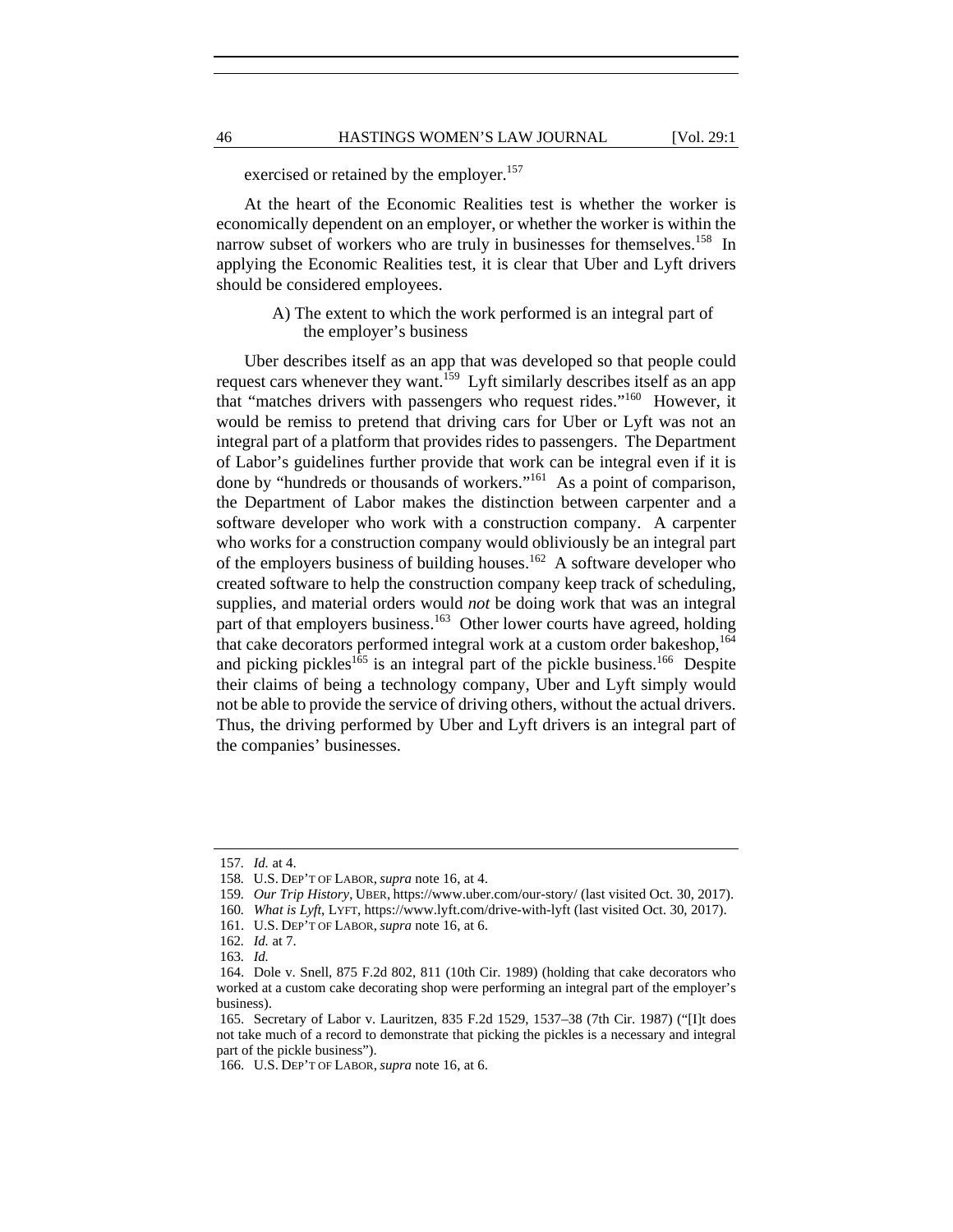#### B) The worker's opportunity for profit or loss based on depending on his or her managerial skill

This factor does not focus on the worker's ability to work more or less hours on their own volition, but rather whether the worker exercises managerial skills that effect their opportunity for profit and loss.<sup>167</sup> Uber and Lyft both tout that because their drivers are in charge of their own schedules, they can make as much or as little money as they want.<sup>168</sup> However, this is true for normal employees who also have the opportunity to increase their income by working more hours or taking overtime shifts.<sup>169</sup> Rather, this factor asks whether the worker can make decisions to hire others, purchase material or equipment, or advertise in a way that would affect their opportunity for profit or loss beyond just the current job they are in.170 This is the difference between a janitor who does not independently solicit work from other clients, does not advertise services, and cleans office spaces that he is assigned, compared to a janitor who produces his own advertising, negotiates contracts, and can hire helpers to clean offices that he chooses.<sup>171</sup>

In applying that analytical framework, it is clear that Uber and Lyft drivers do not have the ability to exercise their own managerial skill to increase their profit or loss as is required by this factor. Yes, drivers can work more hours and attempt to do their job as well as possible to increase customer ratings and potential tips.<sup>172</sup> However, that is not managerial skill under the Economic Realities test. Uber and Lyft drivers are assigned by the corporation to a rider, they can not personally advertise for further opportunities outside of their current ride in order to increase profits. Additionally, they have no say in the 'contract' they have with the rider.<sup>173</sup> In other words, they can not choose how much they want to charge, what route to take, or even who they want to pick up. The drivers sign into the app, are given a task, complete the task, and are assigned another task by the company. A driver's opportunity to increase profits through managerial skill is meaningfully limited, and thus they resemble employees.

<sup>167</sup>*.* U.S. DEP'T OF LABOR, *supra* note 16, at 8.

<sup>168</sup>*. See How Are Fares Calculated supra* note 23; *see How Your Pay is Calculated supra*  note 26.

 <sup>169.</sup> U.S. DEP'T OF LABOR, *supra* note 16, at 8.

<sup>170</sup>*. Id.*

<sup>171</sup>*. Id.* at 8–9.

 <sup>172.</sup> Lyft has always had an option to provide drivers with tips. *How to Tip Your Driver*, LYFT (Oct. 30, 2017), https://help.lyft.com/hc/en-us/articles/213583978-How-to-Tip-Your-Driver. Uber does not have a tipping option. However, as a result of the class action lawsuit by Shannon Liss-Riordan against Uber that was discussed above, in Massachusetts and California riders now have the option to tip their drivers after the ride. Stephanie Rosenbloom, *To Tip or Not to Tip Your Uber Driver*, N.Y. TIMES (May 18, 2016), https://www.nytimes. com/2016/05/22/travel/uber-taxi-tipping.html.

 <sup>173.</sup> See discussion of rate fixing model *supra,* note 23, 26.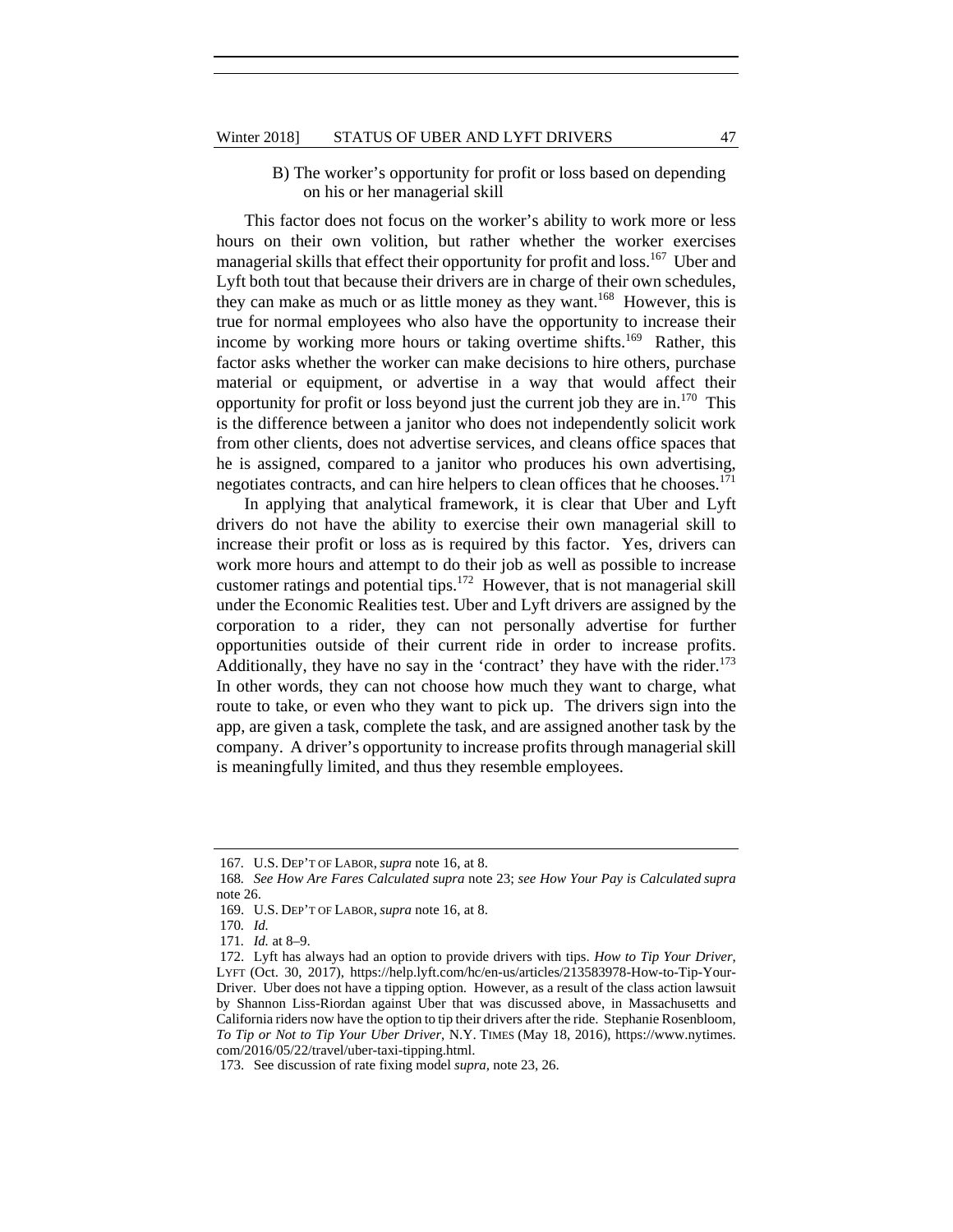#### C) The extent of the relative investments of the employer and the worker

The relative investment factor focuses on the "nature and extent" of the investment that the worker and employer have put into the business.<sup>174</sup> For a worker to be considered an independent contractor, they will have had to have made a significant investment (relative to that of the employer), and as a result of the investment bare some risk of loss. Investments in tools<sup>175</sup> and equipment,<sup>176</sup> both big and small, have been used in the consideration of this factor.<sup>177</sup> Looking at Uber and Lyft drivers, it is unclear what investment, if any, they have made. Most drivers use their own personal vehicles and cellphones while driving. It is possible that some of the drivers have gone out of their way to purchase vehicles or cellphones in order to drive, however because the vehicles double for personal use it would not be solely considered a business expenditure.

Uber and Lyft drivers do pay for their own cellphone plans, gas, insurance, and wear and tear on their vehicles.<sup>178</sup> However this investment does not cause drivers to bare risk of loss. Thus, Uber and Lyft driver's use of their personal vehicles and cellphones can not entirely be said to be an "investment" in their job that differs from a normal employee who uses their car and cellphone during work (i.e., outside salesperson). On the contrary, Uber and Lyft have made significant investments into their overall businesses. They are massive corporations with office space in San Francisco, world-wide marketing campaigns, lawyers, engineers, and policy makers. Similarly, Uber and Lyft bare significant risk on their investment into their business. This includes liability to regulatory agencies, future shareholders, and any other people they have business contracts with. In comparison, Uber and Lyft's investment into their companies is massive when compared to that of their drivers.

#### D) Whether the work performed requires special skills and initiative

The special skill and initiative factor makes a similar inquiry as the managerial skills factor, in that it considers the worker's "business skills, judgement, and initiative" to determine employment status.<sup>179</sup> Courts<sup>180</sup>

 <sup>174.</sup> U.S. DEP'T OF LABOR, *supra* note 16, at 9.

 <sup>175.</sup> Real v. Driscoll Strawberry Assocs., Inc., 603 F.2d 748, 755 (9th Cir. 1979) (holding that strawberry grower's investment into light farming equipment was minimal when compared to employer's investment in land and machinery).

 <sup>176.</sup> Baker v. Flint Eng'g & Constr. Co., 137 F.3d 1436, 1442 (10th Cir. 1998) (holding that \$35,000-\$40,000 investment of workers to buy rig equipment was not significant enough when compared to the massive equipment expenditures by the employer in its own business). 177. U.S. DEP'T OF LABOR, *supra* note 16, at 9.

 <sup>178.</sup> Dubal, *supra* note 11, at 121.

<sup>179</sup>*. See* U.S. DEP'T OF LABOR, *supra* note 16, at 10.

 <sup>180.</sup> Brock v. Superior Care, Inc., 840 F.2d 1054, 1060 (2nd Cir. 1988) (reasoning that in order for nurses to be considered independent contractors, they have to exercise their skills in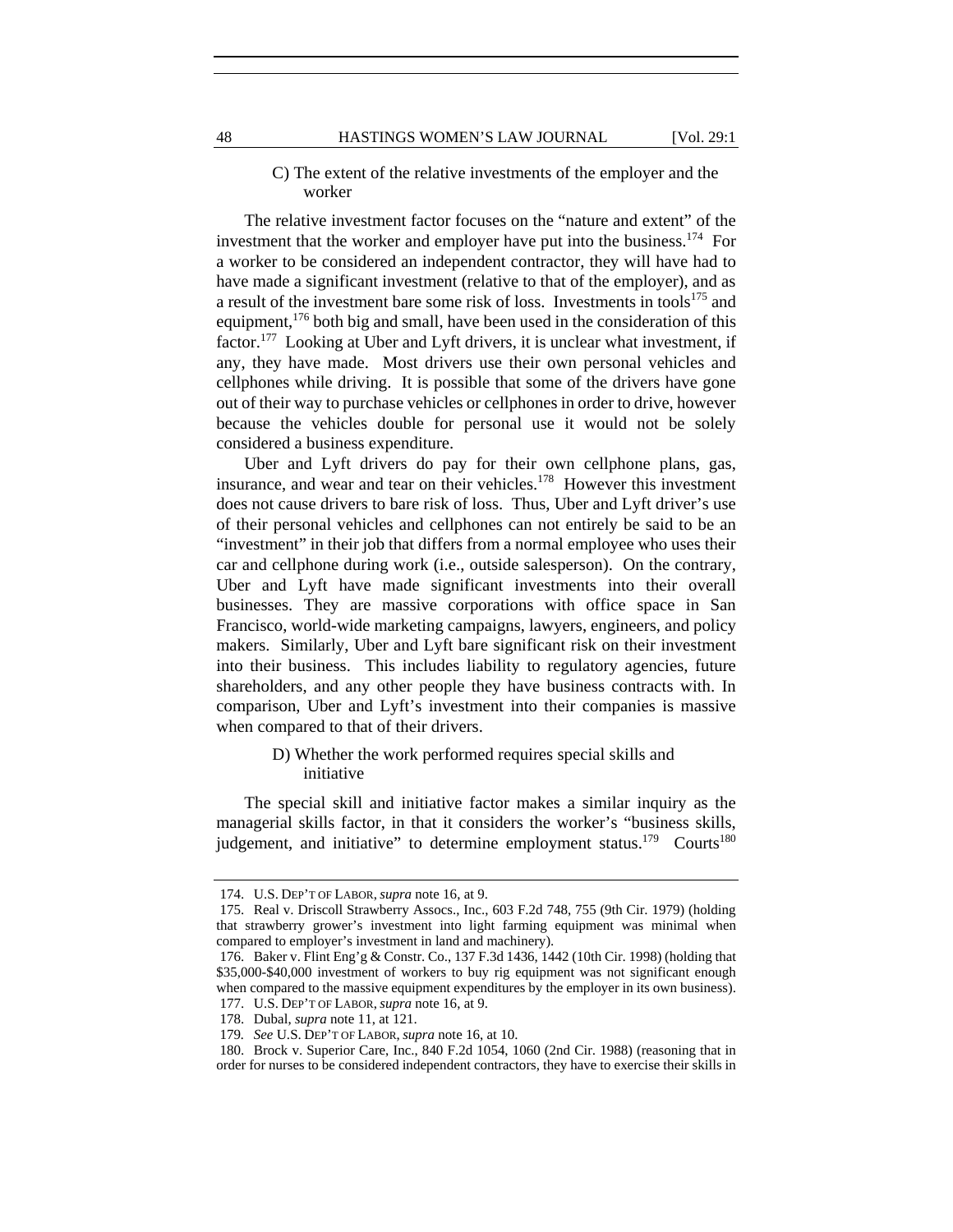have stated that for business skills to be indicative of independent contractor status, they must be exercised in some independent way.<sup>181</sup> Furthermore, mere efficiency in performing work is not sufficient to satisfy this factor.<sup>182</sup> A useful comparison is a skilled carpenter who provides his services to a construction firm, and is told when to work and where.<sup>183</sup> He doesn't make independent judgments on the job site, order the materials, do bidding for the next job, or determine the sequence of work.<sup>184</sup> Compare to an independent carpenter who works for a variety of construction companies, markets his services, and orders his own materials complete jobs that he chooses to work on.<sup>185</sup> Uber and Lyft drivers resemble the first carpenter. They are assigned a task, told how to complete it (what route to take), they do not set their own price,186 and they can exercise no significant business skill or initiative other than doing their job effectively. Because of the lack of opportunity to exercise any business skill or initiative, this factor weighs in favor of employee classification.

#### E) Permanency of the relationship

Increased permanency increases the chances that a worker will be considered an employee.<sup>187</sup> An indefinite work relationship would be that of a typical at-will employee as opposed to an independent contractor who typically works from project to project.<sup>188</sup> The Department of Labor also notes that if an independent contractor is hired on to work continuously on projects, their work relationship can resemble that of an employee.<sup>189</sup> Many Uber and Lyft drivers work for their respective companies continuously, however it would be inaccurate to generally define the relationship as indefinite. However, as the Department of Labor noted, the transience of a given employment relationship should always be considered within the context of the industry itself.<sup>190</sup> For example, nurses have an especially transient workforce in that the nature of their profession dictates that they switch employers frequently.<sup>191</sup> So in context of their profession, the lack of permanence of nurses' employment relationship does not necessarily mean they are independent contractors.<sup>192</sup> The gig-economy itself lends itself to

an independent way that demonstrates business like initiative).

 <sup>181.</sup> U.S. DEP'T OF LABOR, *supra* note 16, at 11.

 <sup>182.</sup> Herman v. Express Sixty-Minutes Delivery Serv., Inc., 161 F.3d 299, 305 (5th Cir. 1998) (reasoning efficiency in performing work is not the type of initiative that is indicative of independent contractor status).

 <sup>183.</sup> U.S. DEP'T OF LABOR, *supra* note 16, at 11.

<sup>184</sup>*. Id.*

<sup>185</sup>*.* U.S. DEP'T OF LABOR, *supra* note 16, at 11.

<sup>186</sup>*. See supra* note 172 for discussion of tipping.

 <sup>187.</sup> U.S. DEP'T OF LABOR, *supra* note 16, at 11.

<sup>188</sup>*. Id.* at 12.

<sup>189</sup>*. Id.*

<sup>190</sup>*. Id.*

 <sup>191.</sup> Brock v. Superior Care, Inc., 840 F.2d 1054, 1060 (2nd Cir. 1988).

 <sup>192.</sup> U.S. DEP'T OF LABOR, *supra* note 16, at 11.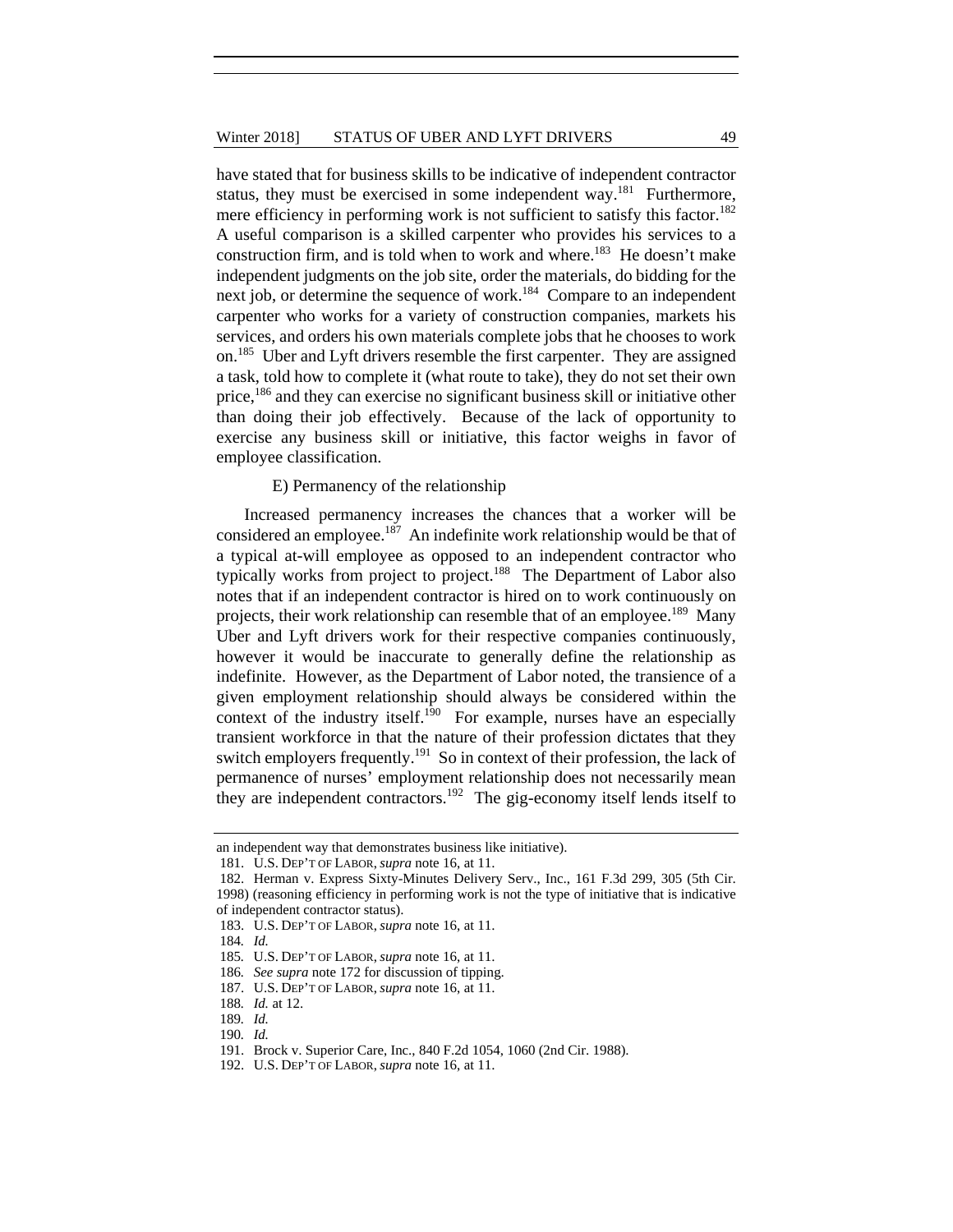transience, $193$  and therefore the permanence of the drivers' relationship with Uber and Lyft should be considered within that context. Nevertheless, this is one of the factors in the Economic Realities Test that does not weigh heavily in favor of gaining employee status.

F) The degree of control exercised or retained by the employer

The final factor in the Economic Realities Test analysis asks whether the worker actually controls meaningful aspects of their work so much so that it can reasonably be said that they are truly an "independent business person."194 Control should also be analyzed in the context of whether the worker works from home or offsite.<sup>195</sup> Finally, modern technological advances that allow companies to maintain significant monitoring and control over their workers without much engagement should also be considered.<sup>196</sup>

Uber and Lyft use technology to exercise an exceptional amount of control over their drivers. Once signed into the app, Uber and Lyft tell drivers which passengers to pick up,<sup>197</sup> where to bring them/what route to take,<sup>198</sup> how much each the driver will be paid for the ride,<sup>199</sup> standards of driver behavior within the car,<sup>200</sup> procedures for if something is left behind in the driver's car,  $^{201}$  and then uses their technology to add another passenger to the driver's queue.<sup>202</sup> The behavioral standards that Uber and Lyft impose on their drivers are extensive. As discussed previously they include but are not limited to: requiring drivers to pick up passengers with service animals, limiting drivers' ability to give free rides to family or friends, forbidding driver's from having non-passengers riding along in their car, inability to

199. *See supra* note 23, 26.

 <sup>193.</sup> There are multiple websites that dictate to gig-economy workers how they can successfully driver for Uber, Lyft, and other food delivery services. Scott Van Maldegiam, *How To Drive For Uber and Lyft at the Same Time*, THE RIDESHARE GUY, (July 18, 2016), http://therideshareguy.com/how-to-drive-for-uber-and-lyft-at-the-same-time/; *Drive for Uber and Lyft at the Same Time*, RIDESHAREAPPS.COM, (last updated Feb. 10, 2016), https://ride shareapps.com/drive-for-uber-and-lyft-at-the-same-time/.

 <sup>194.</sup> U.S. DEP'T OF LABOR, *supra* note 16, at 13.

 <sup>195.</sup> Donovan v. DialAmerica Mktg., Inc., 757 F.2d 1376, 1384 (3rd Cir. 1985), reasoning that the fact workers were able to make their own hours and experienced little direct supervision are largely insignificant in the analysis given that such circumstances are typical of homeworkers.

<sup>196</sup>*. Id.*

 <sup>197.</sup> Eisenrey & Mishel, *supra* note 139, stating that when an Uber or Lyft driver's app is on they are notified of rides in the area which they must timely accept or deny.

<sup>198</sup>*. How To Navigate a Ride*, LYFT, https://help.lyft.com/hc/en-us/articles/213585858- How-to-Navigate-a-Ride (last visited Oct. 30, 2017); *see also Let The App Be Your Guide*, UBER https://www.uber.com/drive/partner-app/ (last visited Oct. 30, 2017).

 <sup>200.</sup> *See supra,* note 56, 60 for extended discussion of Uber and Lyft's driver rating system. 201. *See supra* note 96, 97 for extended discussion of Uber and Lyft's lost and found systems.

 <sup>202.</sup> Eisenrey & Mishel, *supra* note 139, discussing that when an Uber or Lyft driver's phone application is on they are notified of rides in the area which they must timely accept or deny.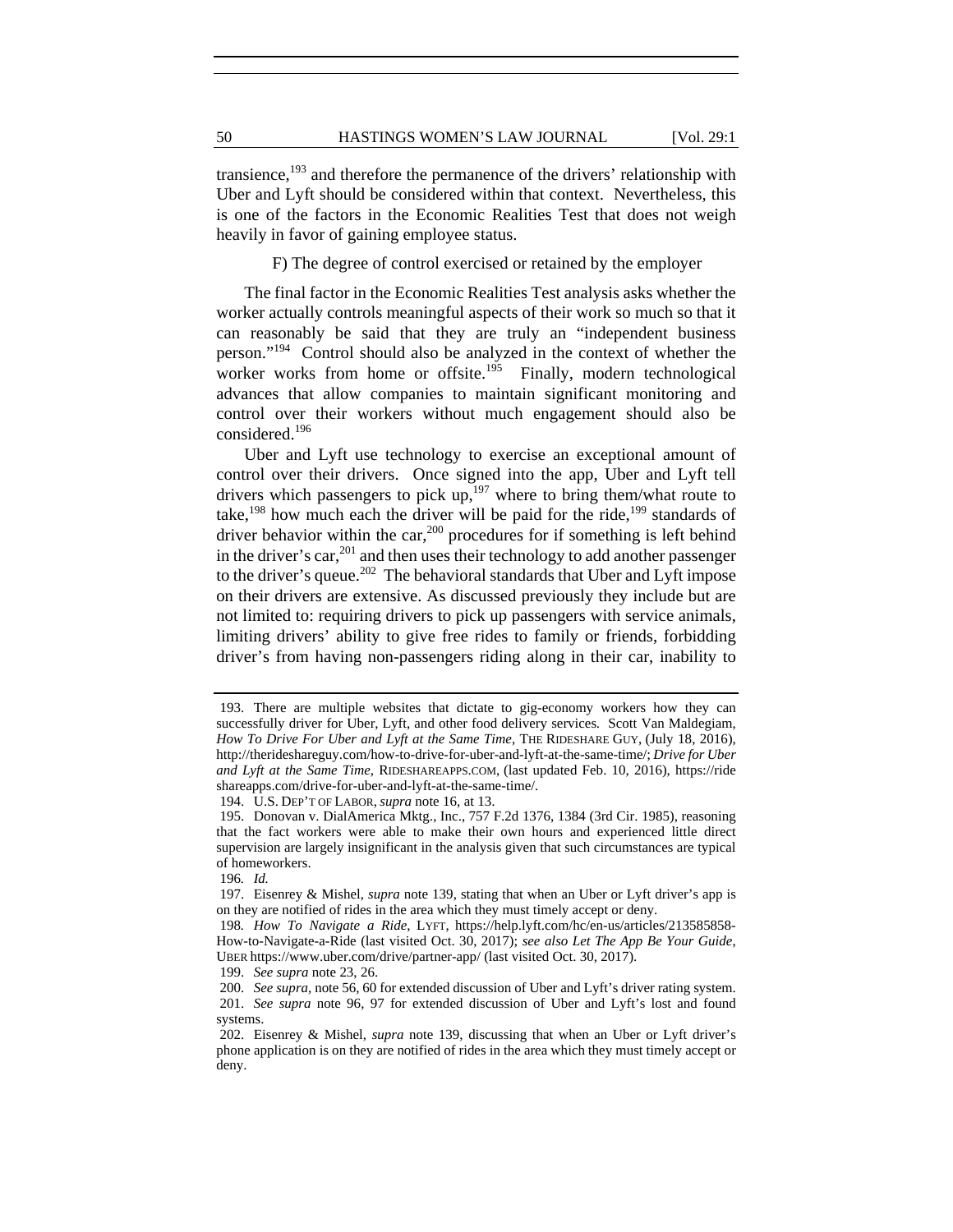cancel a ride because the distance is too short, and inability to promote a competitor.<sup>203</sup> Finally, drivers are constantly monitored through an extensive rating system, which gives drivers passenger *and* company commentary on their behavior<sup>204</sup> and notifies the driver if they are in danger of falling below what the company considers to be an acceptable rating.<sup>205</sup> In fact, the only aspect that Uber and Lyft do not exercise control over is when drivers drive.<sup>206</sup> However, courts have held<sup>207</sup> merely not determining the workers' hours is not indicative of independent contractor status, as the modern trend is towards flexibility of work schedule.<sup>208</sup> Uber and Lyft use technology to exercise control over most aspects of the drivers work, and thus this factor tends towards employee status.

#### V. CONCLUSION

The Economic Realities Test is not a perfect test. Its critics have argued that the test has led to inconsistent results.<sup>209</sup> Additionally, critics have noted that in applying the test, it tends to leave out workers who do not have a single job or boss and are arguably the most economically vulnerable.<sup>210</sup> The most notable of these vulnerable workers are day laborers.<sup>211</sup> Critics are right in that the Economic Realities test at times does not answer the call of the most vulnerable. However, as of now it is perhaps the broadest scoped and most widely utilized test to determine who is an employee and who is an independent contractor.<sup>212</sup> As a test that emphasizes qualitative approach and contextual understanding based on the type of work, $^{213}$  it leaves much room for courts to infuse equitable principles into the employment status analysis. This is not to ignore the plight of day laborers and other workers who find themselves perennially trapped in the lowest rungs of the workforce. Rather it is to say that if employee status is ever to reach those vulnerable workers, it will likely via through an extension of a practical examination like the Economic Realities test.

Through the application of the Economic Realities test done above, it is clear that Uber and Lyft drivers should be classified as employees. The work

 <sup>203.</sup> Hartmans, *supra* note 120.

 <sup>204.</sup> *See* s*upra* note 56, 60.

 <sup>205.</sup> Hartmans, *supra* note 120.

 <sup>206.</sup> Both websites tout that drivers are their own bosses. *See* Lyft, *supra* note 160; GET THERE, YOUR DAY BELONGS TO YOU, https://www.uber.com/ (last visited Oct. 30, 2017).

<sup>207</sup>*. See* Snell, 875 F.2d at 806 (reasoning that flexibility in work schedules is common and not indicative of independent contracting itself); *see also* Doty v. Elias, 733 F.2d 720, 723 (10th Cir. 1984) (arguing that a relatively flexible work schedule alone, does not mean a worker is not an employee).

 <sup>208.</sup> U.S. DEP'T OF LABOR, *supra* note 16, at 13.

<sup>209</sup>*. See* Dubal, *supra* note 11; *see also* Zatz, *supra* note 55.

<sup>210</sup>*. Id.*

<sup>211</sup>*. Id.*

 <sup>212.</sup> U.S. DEP'T OF LABOR, *supra* note 16, at 13.

<sup>213</sup>*. See generally,* U.S. DEP'T OF LABOR, *supra* note 16.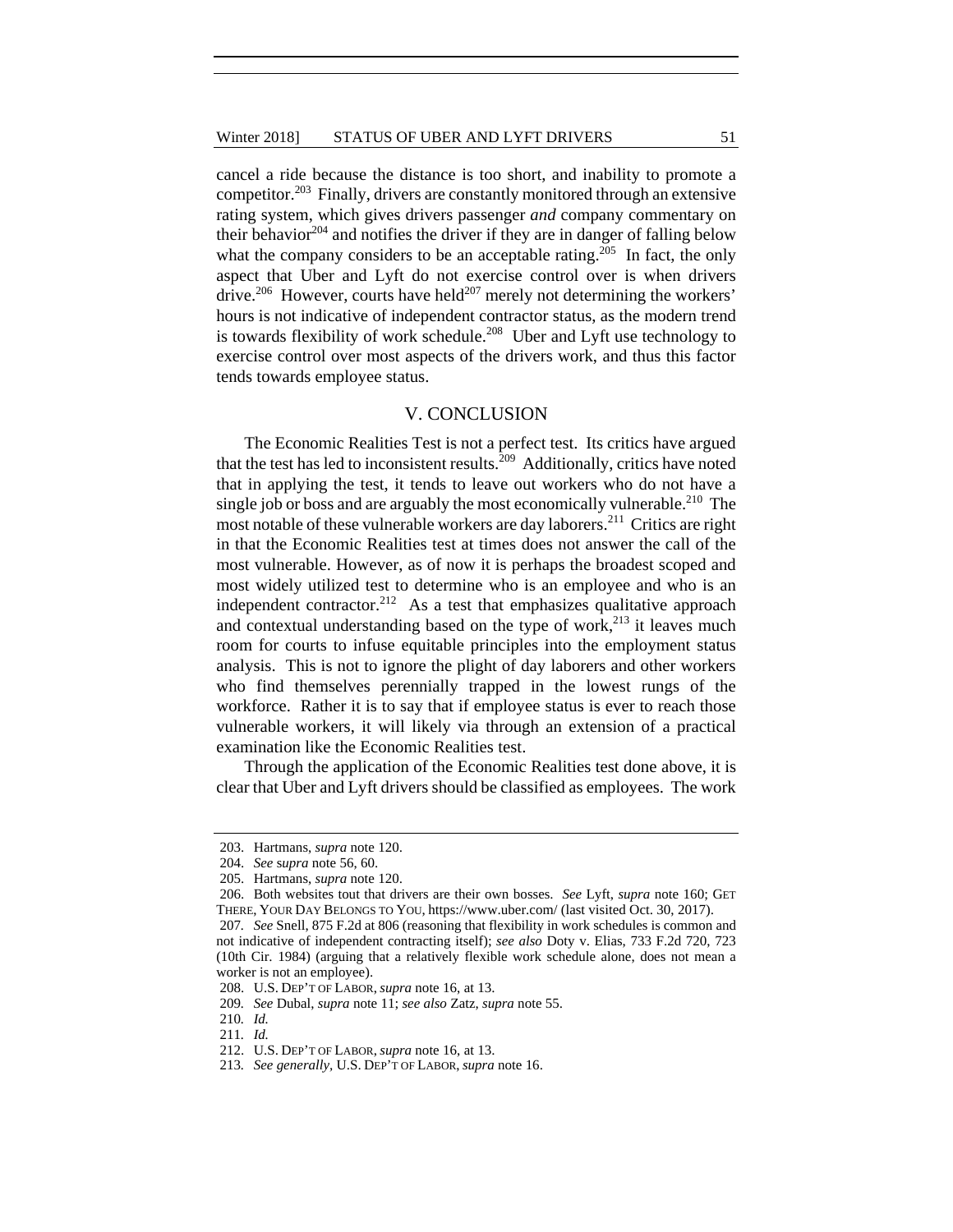52 HASTINGS WOMEN'S LAW JOURNAL [Vol. 29:1]

the drivers perform is an integral part of both companies ridesharing business. Drivers do not have the ability to exercise their own managerial skill to affect profit or loss, and the drivers do not exercise any specialized business judgement. Additionally, drivers' use of their personal cars or cellphones is a negligible investment when compared to Uber and Lyft's investment into their own corporations. It is true that driver's relationship with Lyft and Uber can not in general be characterized as exhibiting permanence. However, in returning to the final factor, once a driver has chosen to work and turn his or her app on, Uber and Lyft use technology to exercise control over nearly all aspects of the drivers work, from the significant to the mundane. The heart of the Economic Realities inquiry is whether the worker is truly in business for themselves, or rather an economically dependent employee who works for an employer. Uber and Lyft drivers are the latter.

Despite all of the aforementioned, given the current political climate and ongoing litigation around the issue, Uber and Lyft drivers should not expect to gain employee status all that soon. There are currently two ways that drivers could gain employee status. The first is through a class action lawsuit that encompasses so many drivers that Uber and Lyft would have to change their national employment policy. This would be similar to what recently happen in the UK, in which a ruling by a London employment tribunal held that Uber was misclassifying drivers as "self-employed" and that they must be classified as "workers."<sup>214</sup> In the U.S. there have been class action lawsuits against Uber and Lyft to gain employee status, however as noted previously the two most significant are currently in the process of being monetarily settled without changing drivers' employee status.<sup>215</sup> While neither of these lawsuits bar further litigation on the issue, there is a tangential case regarding arbitration agreements that could eliminate the ability to amass a large plaintiff class of Uber or Lyft drivers.

When a driver signs up to work for Uber or Lyft, they sign a standard contract which includes provisions that prevent the drivers from joining class action lawsuits.<sup>216</sup> More specifically, the contract includes an arbitration agreement that prevents the drivers from taking disputes to court and other

 <sup>214.</sup> In the UK, the term "worker" is the equivalent of an American "employee" and "selfemployed" is the equivalent of an "independent contractor." Chris Johnston, *Uber Drivers Win Key Employment Case*, BBC (Oct. 28, 2016), http://www.bbc.com/news/business-37802386.

 <sup>215.</sup> Shannon Liss-Riordan is currently negotiating a \$100-million settlement in a lawsuit against Uber with a class of 385,000 drivers. She also just got approval for a \$27-million lawsuit against Lyft with roughly 95,000 putting in claims for payment. Neither of these settlements include a change in employment status. *See* introduction for extended discussion of the two lawsuits.

 <sup>216.</sup> Joel Rosenblatt, *Uber's Drivers Win the Backing of U.S. Labor Watchdog,* BLOOMBERG TECHNOLOGY, (Nov. 2, 2016), https://www.bloomberg.com/news/articles/2016-11-02/u-slabor-panel-backs-uber-drivers-in-class-action-fight.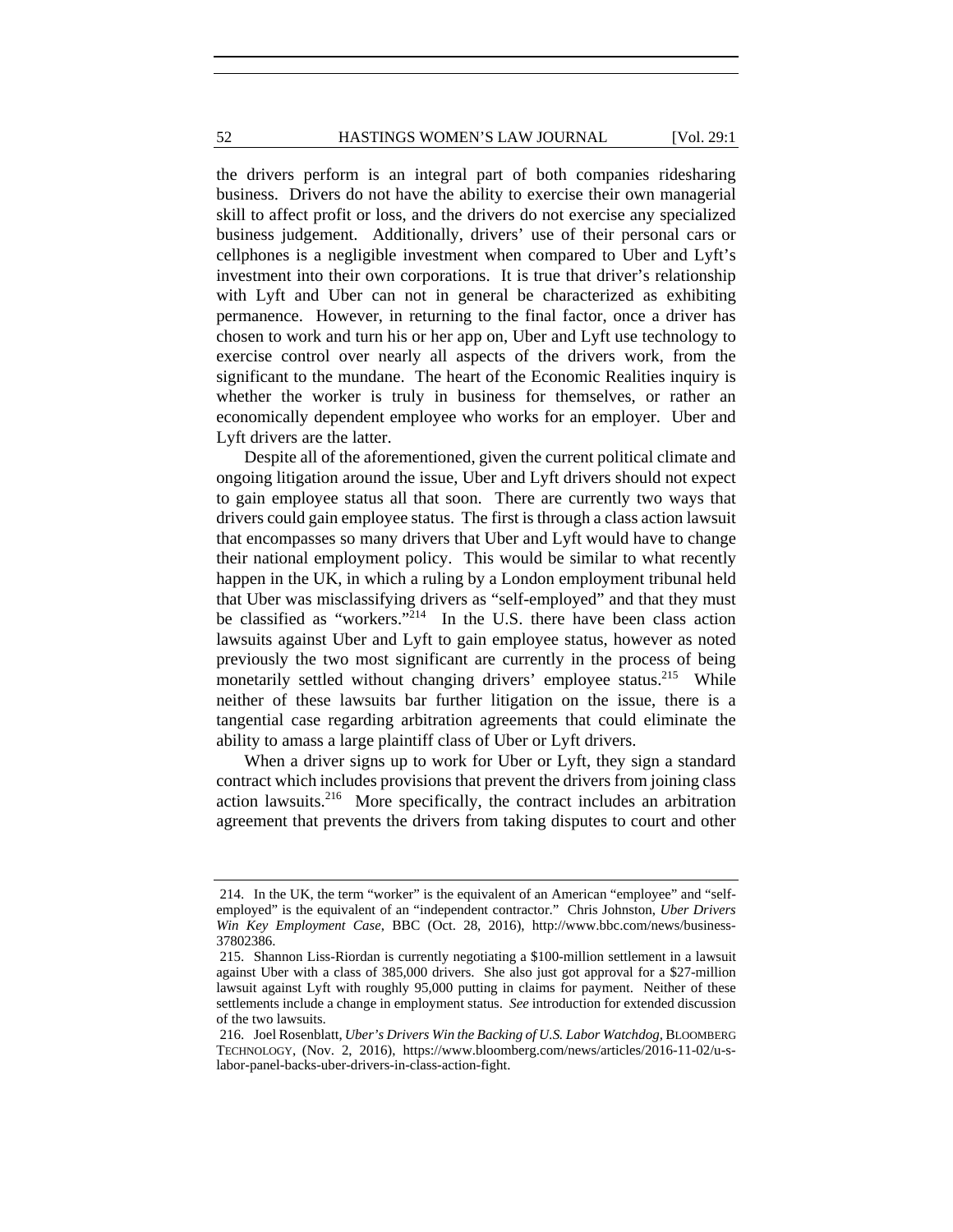provisions that prevent workers from leveraging class action lawsuits.<sup>217</sup> The driver members of the current class actions led by Liss-Riordan were only allowed to proceed because their lawyer found holes in the earlier versions of Uber and Lyft's contracts.<sup>218</sup> These holes have since been closed, and have already prevented class action suits against the companies from proceeding in Arizona, Florida, Ohio and Maryland.<sup>219</sup> There is a case heading to the Supreme Court, *Ernst & Young LLP v. Morris*,<sup>220</sup> that would likely affect the validity of Uber and Lyft's arbitration agreements.<sup>221</sup> After Justice Scalia's death, it was believed that the justices would be split on the validity of arbitration agreements like Ubers. Thus, whoever was nominated onto the Supreme Court to fill Justice Scalia's seat would likely be the deciding vote.<sup>222</sup> Given President Trump's nomination of pro-business Justice Neil Gorsuch, it is unlikely the decision will bode well for Uber and Lyft drivers.

The other way Uber and Lyft drivers can gain employee status is if the federal government filed a suit on behalf of the drivers. This was not a particularly far off alternative in 2016. Under the leadership of Jenny Yang, the Equal Employment Opportunity Commission made advancing workers rights in the gig economy its primary focus of the coming year.<sup>223</sup> In fact, Shannon Liss-Riordan has filed a claim with the EEOC on behalf of an Uber driver that alleged he was deactivated from the app unfairly as a result of racial biases.<sup>224</sup> However, it is unclear whether or not a claim on these

 <sup>217.</sup> Joel Rosenblatt, *Uber, Lyft Driver Settlements Signal Gig Economy Victories Ahead,*  BLOOMBERG TECHNOLOGY (June 2, 2016), https://www.bloomberg.com/news/articles/2016- 06-02/uber-lyft-driver-settlements-signal-gig-economy-victories-ahead.

<sup>218</sup>*. Id.*

<sup>219</sup>*.* Rosenblatt, *supra* note 217.

 <sup>220.</sup> This case was brought by two employees of Ernst & Young who signed a "concerted action waiver" as a condition of their employment. The waiver mandated that all disputes against the company go to mandatory arbitration. The Plaintiffs filed a class and collective action claim under the FLSA alleging employee misclassification and denial of overtime pay. Ernst &Young sought to enforce the arbitration agreement. Plaintiffs argued was unlawful under the Nation Labor Relations Act, Ernst  $&$  Young argued the agreements were valid under the Federal Arbitration Act. Two other cases dealing with similar arbitration agreements, Epic Systems Corp v. Lewis and National Labor Relations Board v. Murphy Oil USA, Inc. were consolidated with Morris. The question before the court is "Whether the collective bargaining provision of the National Labor Relations Act prohibit the enforcement under the Federal Arbitration Act of an agreement requiring an employee to arbitrate claims against an employer on an individual, rather than collective, basis." *Ernst & Young LLP v. Morris*, SCOTUSBLOG, http://www.scotusblog.com/case-files/cases/ernst-young-llp-v-morris/ (last visited Nov. 3, 2107)

 <sup>221.</sup> Masunga, *supra* note 4.

<sup>222</sup>*. Id.*

 <sup>223.</sup> Jon Weinberg, *Gig News: EEOC Strategic Enforcement Plan Prioritizes Gig Economy,*  ON LABOR: WORKERS, UNIONS, AND POLITICS (Nov. 30, 2016), https://onlabor.org/2016/ 11/30/gig-news-eeoc-strategic-enforcement-plan-prioritizes-gig-economy/.

 <sup>224.</sup> Dan Adams, *Boston- Based Attorney Argues Uber's Star Ratings Are Racially Biased,*  BOSTON GLOBE, (Oct. 7, 2016), https://www.bostonglobe.com/business/2016/10/06/attorneyfor-uber-drivers-says-star-ratings-are-raciallybiased/R28mqWL6ShjMFB5xAr3uGL/story. html (discussing driver Thomas Liu's termination from the app after his rating fell below a